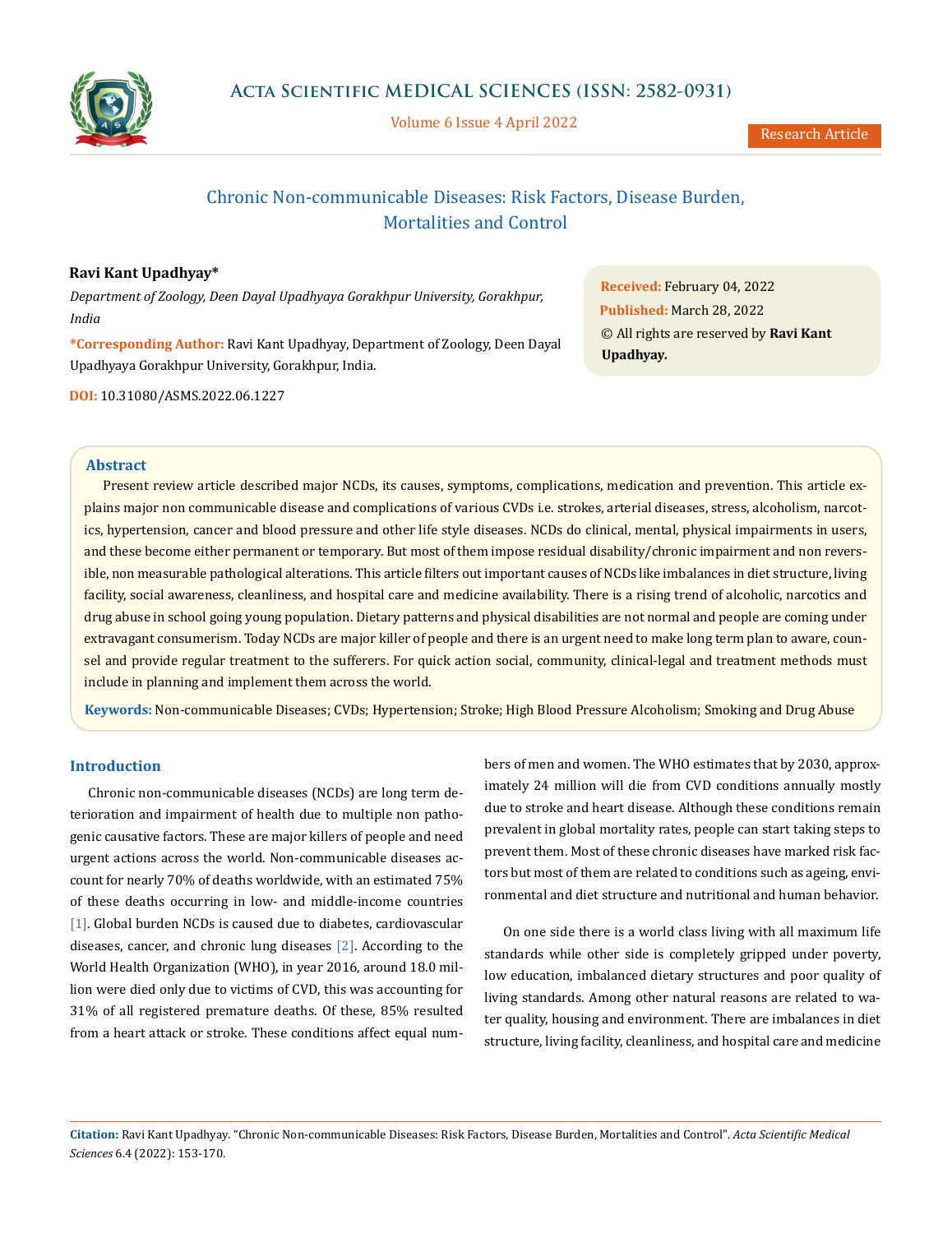availability  $[3]$ . There is a need to improve diet quality and food supply at global level under the umbrella of WHO  $[4]$ . However, to reduce the risks and disease burden of prevailing NCDs will need huge economic inputs both at global and regional level [3]. It can be maintained by market based economic built up, Medicare insurance schemes and coperative community services and hospital management. For treatment of chronic communicable diseases socio-legal medicines, public awareness and cultural renaissance is essentially required. Contrary to this there is a world of poor full of miseries, and miserable conditions. There is a lack of money that is a major blockade of child education, nutritional care, livelihood and societal development. It is true that both types of life styles generate chronic health issues; the main reason is human habit and behavior. These seems an immense need of implementation of government schemes for food supply, dietary pattern and physical activity to lower down the burden of hypertension, blood pressure and diabetes [5].

Today luxurious life based on both economic/industry/business activities unfortunately imposing important chronic issues are alcoholism, narcotics, sex abuses, drug peddling and work stress, tension and blood pressure in society. In both situations health related risk factors and disease incidence are on rise and its prevention is less comparison to the rate of occurrence and spread. Most of the chronic disease cases are from both high income and low income society. The condition is very worse in American-African population, though Asia and Australia are also in grip of these diseases. These impairments are either permanent or temporary impose residual disability/chronic impairment and non reversible, non measurable pathological alterations. There is a rising trend of alcoholic, narcotics and drug abuse in young population. Condition is more anxious that young age school children, colleges and higher education centers are in grip of all these abuses. Among important factors use of cigarettes, sigar, hukka bars and other forms of smoking, alcohol and drug abusing habit is increasing in teenagers and adolescents day by day  $[6]$ . There is an utter failure of community services for solving issues related to stress, smoking, alcoholism, narcotics, hypertension, cancer and blood pressure with poverty stressed low income unmanaged society. These are also responsible for crime in urban suburban and rural areas. There is a need of long term planning and life time treatment approach to prevention and control of non-communicable diseases [7].

### **Risk factors**

NCDs have multiple risk factors i.e. use of high salted hot fried fast foods, liquor, smoking and narcotics are making young generation disable. Youngsters are coming under high blood pressure fumes, sugar, obesity, stress, hypertension, anxiety and wordlessness. Dietary patterns and physical disabilities are not normal and people are becoming extravagant and victim of consumerism. Besides environmental risk factors such as occupational health hazards, drinking of polluted water, inhalation of air pollutants, agrochemicals, industrial waste and drugs are increasing in urban areas. In urban areas there seems an increasing prevalence of noncommunicable diseases i.e. high blood pressure, sugar, fatty liver, bone fracturing and degeneration, cardiovascular, renal, nervous, and mental diseases. It is true that prevalence of NCDs risk factors and disease burden varies in rural and urban areas. The key factors of difference are wages, living conditions, food habit, education and human behavior  $[8]$ . For management and prevention of NCDs identification and action on risk factors is essential for increasing disease-free life expectancy in society at global level [9]. To reduce the morbidity and death toll, there is need of launching of awareness programs, approaches and discourses on non-communicable diseases at global level.

#### **Disease burden**

Outcomes of survey reports clearly indicate that at global level burden of non-communicable diseases (NCDs) is increasing in lowincome countries [10]. Major reasons of NCDs are climate change, economic unevenness and lack of medical facilities and food habits and life style [11]. The main reasons behind it poverty, unemployment, low life standards, bad social habits, lack of awareness, hospital care and rising levels of environmental pollution, and climate change [12]. NCDs are responsible for high morbidity, mental and physical disability, and fragmentation of family structures, society and culture. These are giving rise secondary problems and all around miseries, hardships and economic loss at global level. Due to changed lifestyle diabetes, cancer, stress and hypertension are major chronic NCDs issues. Psychological health issues, arthritis, chronic bronchitis, asthma, emphysema, and breathlessness and are behavior and age dependent. All these factors are increasing macroeconomic burden of communicable diseases on the society [13] both in low- and middle-income countries [14]. In future it will further increase if proper management of NCDs is not being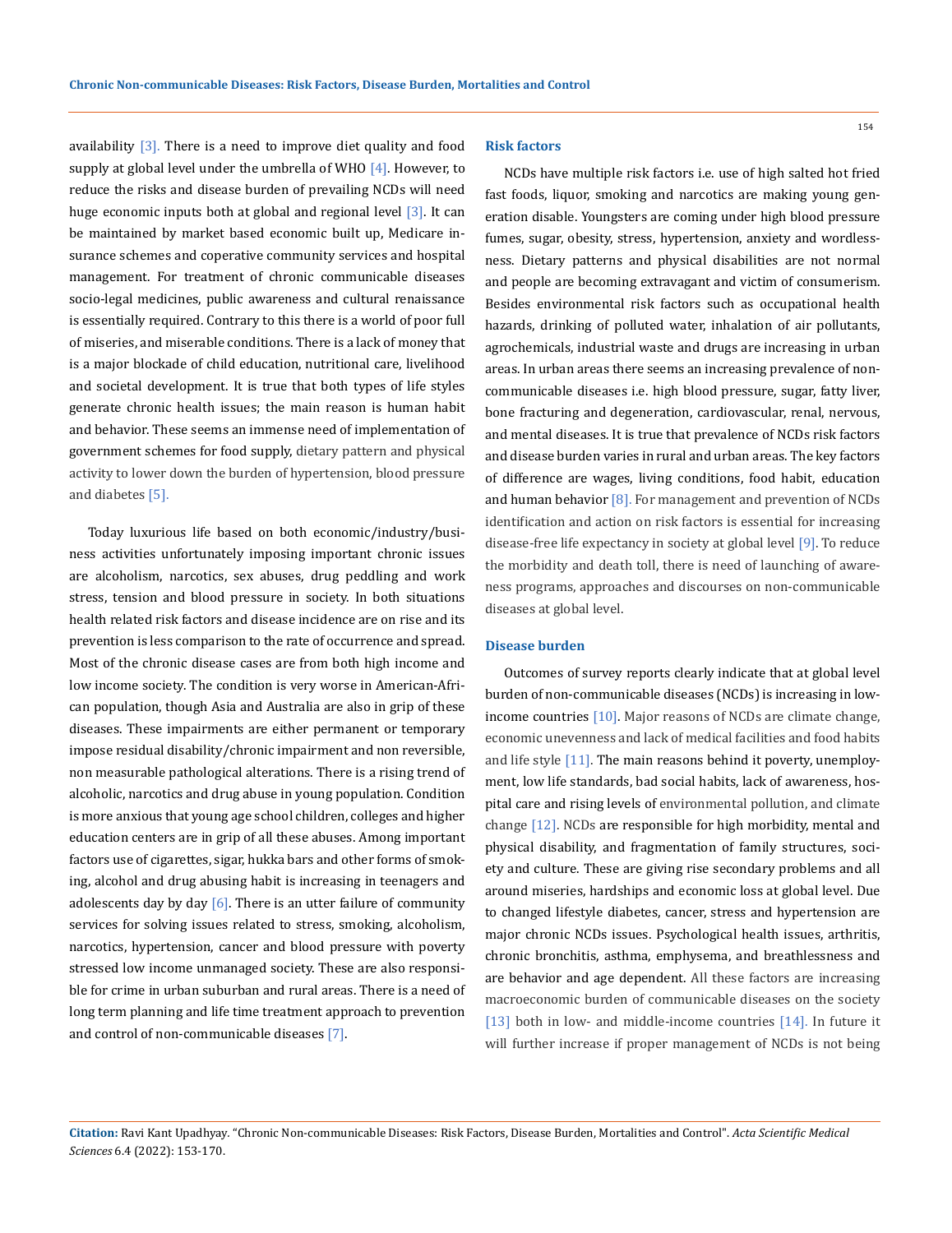done properly [15]. Though, it is very difficult to think about any cure in absence of known agent, multi-factorial causation, long living period and indefinite onset of diseases like CVD, coronary heart diseases, smoking, hypertension, high serum cholesterol, obesity, cancer and blindness. For fast control and reducing rapidly growing NCD burden allocation of human resources and essential medicines and technologies, must be coupled with quality assurance modalities [10].

#### **Source of information**

For writing this comprehensive research review on animal venom toxins/enzymes/proteins, various databases were searched. For collection of relevant information specific terms such as medical subject headings (MeSH) and key text words, such as "chronic non communicable diseases", "risk factors, disease burden, morbidities, treatment, complications and mortalities, "published till 2022 were used in MEDLINE. *Most specially* for retrieving all articles pertaining to chronic non communicable diseases electronic bibliographic databases were searched and abstracts of published studies with relevant information on the venom toxins/ allergens were collected. Furthermore, additional references were included through searching the references cited by the studies done on the present topic. Relevant terms were used individually and in combination to ensure an extensive literature search. For updating the information about *a subject* and incorporation of recent knowledge, relevant research articles, books, conferences proceedings' and public health organization survey reports were selected and collated based on the broader objective of the review. This was achieved by searching databases, including SCOPUS, Web of Science, and *EMBASE*, Pubmed, Swissprot, Google searches" From this common methodology, discoveries and findings were identified and summarized in this final review.

#### **Major healthcare issues related to CVDs**

#### **Cardiovascular (CVDs)**

Cardiovascular disease (CVD) severely affects the heart or blood vessels mainly arteries, veins, or capillaries throughout the body and around the heart. In coronary heart disease the flow of oxygenrich blood to the heart muscle is blocked or reduced. Among them atherosclerosis is a major problem as LDL cholesterol is deposited inside the lumen of arteries, it increases the risk of blood clots and oppose the normal blood flow. It also damages arteries run in various organs such as the brain, heart, kidneys and eyes. CVD comprises many different types of conditions. Few of them happen all of a sudden while some might develop delayed and lead to other morbidities or diseases. There are various symptoms of CVDs i.e. angina is characterized by a severe chest pain. It occurs due to decreased blood flow into the heart, or an irregular heartbeat or heart rhythm. Similarly, the arrhythmia and congenital heart diseases are which affect the coronary arteries that feed the heart muscles, or a sudden blockage to the heart's blood flow and oxygen supply. It results in heart attack, heart failure, wherein the heart cannot contract or relax normally. There are other deformities such as dilated cardiomyopathy, a type of heart failure, related to increase in size of heart and cannot pump blood efficiently. Another problem is hypertrophic cardiomyopathy, in which thickening of heart muscle walls create problems to the relaxation of muscle, obstruct blood flow, and develop electrical instability.

Sometimes blood leaks back through the mitral valve of the heart during contractions, and mitral valve prolapsed. A part of the mitral valve bulges into the left atrium of the heart while it contracts; it causes mitral regurgitation and pulmonary stenosis. In pulmonary stenosis narrowing of the pulmonary artery reduces blood flow from the right ventricle (pumping chamber to the lungs) to the pulmonary artery (blood vessel that carries deoxygenated blood to the lungs). In aortic stenosis, narrowing of the heart valve takes place that causes blockage to blood flow leaving the heart. It also associated with arterial fibrillation, an irregular rhythm that can increase the risk of stroke, rheumatic heart disease. This complication of strep throat induces inflammation in the heart that affect the function of heart valves.

Peripheral arterial disease occurs when there's a blockage in the arteries to the limbs, usually the legs. In peripheral artery disease arteries become narrow that reduces blood flow to the limbs. It initiates cramping of legs pain that becomes more severe during walking. It also causes numbness or weakness in the legs. Few of them are, aneurysm a bulge or enlargement in an artery that can rupture and bleed, atherosclerosis, in which plaque forms along the walls of blood vessels, narrowing them and restricting the flow of oxygen rich blood [16]. In renal artery disease flow of blood to and from the kidneys is obstructed, it can lead to high blood pressure and spasm. In peripheral venous disease, veins that transport blood from the feet and arms back to the heart, get blocked, it results in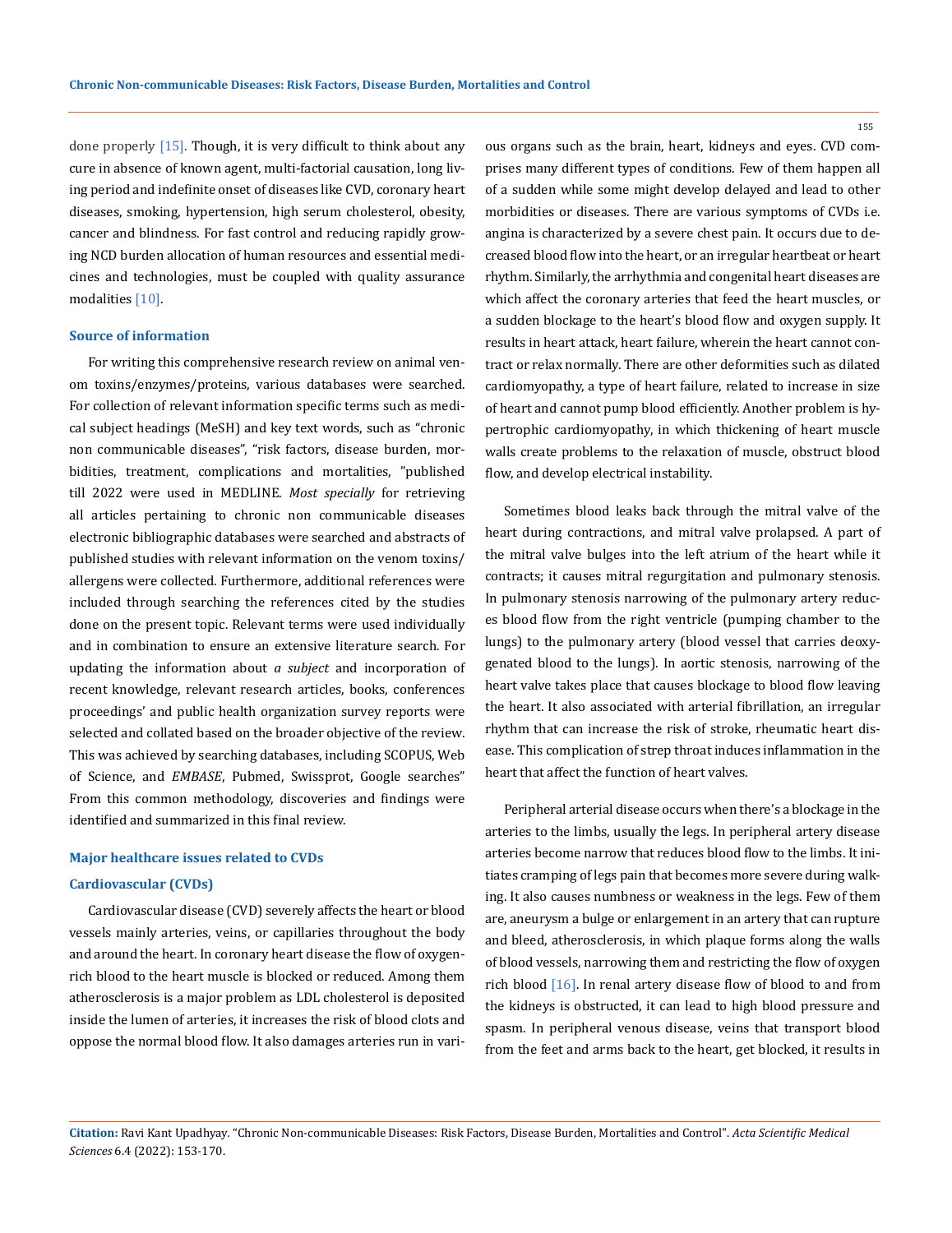swelling of legs and varicose veins, and ischemic stroke. Sometimes venous blood clots break or loose and become dangerous as they move to the pulmonary artery. Buerger's disease is a blood clotting disorders that also causes inflammation, often in the legs, and may result in gangrene. It is possible to manage some health conditions within CVD by making lifestyle changes, but some conditions may be life threatening and require emergency surgery.

Aortic diseases are a group of conditions affecting the aorta. This is the largest blood vessel in the body, which carries blood from the heart to the rest of the body. One of most common aortic diseases is an aortic aneurysm, where the aorta becomes weakened and bulges outwards. This does not display any symptom, but there's a chance it could burst and cause life-threatening bleeding.

CVD is one of the main causes of death and disability in many developed countries. Both CVDs and cancer are responsible for millions of deaths round the globe both in middle and high income countries [17]. However, there are many ways to reduce the risk of developing these conditions. There are also many treatment options available if do they occur.

### **Causes of CVDs**

Among important causes high blood pressure is the main cause of CVDs. High blood pressure (hypertension) is one of the most important risk factors for CVD. Persistent high blood pressure can put a strain on the walls of the arteries. This can lead to a variety of health problems, some of which can be life threatening. It is therefore vital that people undergo regular screening for high blood pressure. There are deviations in blood pressure either in systolic pressure, it is the pressure in the arteries as the heart contracts and is the top number in mm Hg on a blood pressure reading. Diastolic, which is the lower number, represents the blood pressure when the heart is resting between beats. These are more prevalent in patients  $[18]$ . If blood pressure is too high for too long, it can cause serious damage to the blood vessels. This damage can result in a range of complications, some of which can be life threatening. They include heart failure, vision loss, stroke, kidney disease, and other health problems. Smoking and other tobacco use is also a significant risk factor for CVD. The harmful substances in tobacco can damage and narrow your blood vessels. Cholesterol is a fatty substance found in the blood. If its level goes high, it starts depositing in blood vessel lumen, and creates problem to blood flow and increase developing a blood clot.

### **Risk factors**

Risk factors for CVD include high blood pressure, or hypertension, atherosclerosis or blockages in the arteries, radiation therapy, smoking, poor sleep hygiene, high blood cholesterol, or hyperlipidemia, diabetes, a high fat, high carbohydrate diet physical inactivity, obesity, sleep apnea, excessive alcohol consumption, stress, air pollution, chronic obstructive pulmonary disorder or other forms of reduced lung function, People with one cardiovascular risk factor often have more. For example, obesity is a risk factor for high blood pressure, high blood cholesterol, and type 2 diabetes.

Diabetes also causes harm to the circulatory system and affects human health. If diabetes persists lifelong, it causes blood sugar level high which damages the blood vessels, making them more likely to become narrowed. Many people with Type 2 diabetes become overweight or obese, which is also a risk factor for CVD. Due to changing food habits and living pattern new risk factors are emerging new NCDs which making situation worst. These changing patterns of cardiovascular diseases and their risk factors are increasing disease burden, both at regional global level [19]. In US 29% of the population, is in grip of high blood pressure (CDC).

Among other important causes of CVDs is physical inactivity that makes body obese and heavy weight body mass index above 25 might have frisk of CVDs. Both these conditions initiate diabetes and high blood pressure. Genetic factors are also strong reasons of CVDs, If someone has family history of CVD, he or she will remain under the risk of developing CVDs. Ethnic background is also responsible for CVDs [20]. CVD is more common in people of Latin American, European, south Asian and an African or Caribbean background. This is because people from these backgrounds are more likely to have other risk factors for CVD, such as high blood pressure or type 2- diabetes.

#### **Symptoms**

Symptoms will vary depending on the specific condition. However, typical symptoms of an underlying cardiovascular issue include pain or pressure in the chest, which may indicate angina, pain or discomfort in the arms, left shoulder, elbows, jaw, or back, shortness of breath, nausea and fatigue, lightheadedness or dizziness, cold sweats, Although these are the most common ones, CVD can cause symptoms anywhere in the body.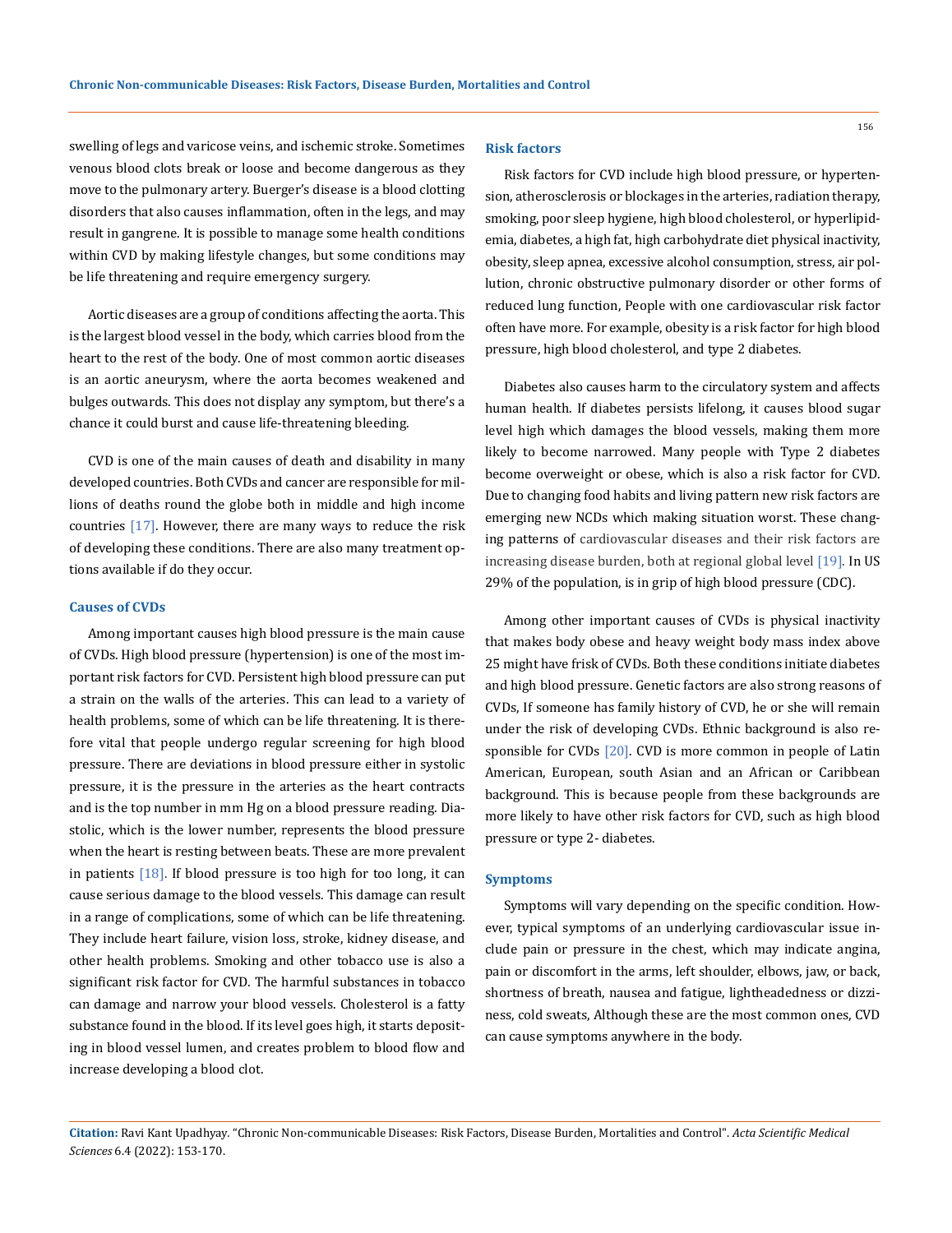#### **Diagnosis and prevention**

There are certain biomarkers of cardiovascular diseases such as elevated blood pressure, severe diabetes, and obesity, problem in breathing, chest pain and inflammation. Among molecular markers of CVDs are non-coding RNAs [21] and miRNAs [22]. There are certain invasive and noninvasive cardiac-specific biomarkers in obesity and cardiovascular diseases  $[23]$ . Inactivity is also an important cause of CVDs. For effective prevention of CVDs a regular exercise for 25 minutes provides relief in blood pressure, high cholesterol levels and cut down overweight. Reduce the body weight by 5-10% lower down risk of CVD. A healthy diet and regular exercise can also help in maintaining a healthy weight. Eating foods that contain polyunsaturated fats and omega 3, such as oily fish, alongside fruits and vegetables can support heart health and reduce the risk of CVD. Reducing the intake of processed food, salt, saturated fat, and added sugar has a similar effect. Reducing the use of alcohol, tobacco, and smoking are key risk factors for almost all forms of CVD. Although quitting can be difficult, taking steps to do so can drastically reduce its damaging effects on the heart.

#### **Medication**

Medications that may be recommended include statins to lower blood cholesterol levels, low-dose aspirin to prevent blood clots, and tablets to reduce blood pressure. Anyone taking a daily dose of aspirin to reduce their risk of CVD should ask their doctor whether or not they should continue. However, some options include: medication, such as to reduce low density lipoprotein cholesterol, improve blood flow, or regulate heart rhythm, surgery, such as coronary artery bypass grafting or valve repair or replacement surgery, cardiac rehabilitation, including exercise prescriptions and lifestyle counseling, relieve symptoms, reduce the risk of the condition or disease recurring or getting worse, prevent complications, such as hospital admission, heart failure, stroke, heart attack, or death. Depending on the condition, a healthcare provider may also seek to stabilize heart rhythms, reduce blockages, and relax the arteries to enable a better flow of blood.

### **Strokes**

A stroke is a medical emergency in which blood supply to part of the brain is suddenly cut off. This interruption in blood supply prevents brain tissue from getting oxygen and nutrients. A stroke occurs when a blood vessel in the brain ruptures and bleeds, or when

there's a blockage in the blood supply to the brain. The rupture or blockage prevents blood and oxygen from reaching the brain's tissues. Without oxygen, brain cells and tissue get damaged and begin to die within minutes. A stroke is a medical emergency, and prompt treatment is crucial, if timely treatment is not provided death is possible.

There are three main types of stroke i.e. ischemic strokes, hemorrhagic stroke and transient ischemic strokes. Most strokes (87%) are ischemic strokes. An ischemic stroke happens when blood flow through the artery that supplies oxygen-rich blood to the brain becomes blocked. Blood clots often cause the blockages that lead to ischemic strokes [24]. Transient ischemic attack (TIA) involves a blood clot that typically reverses on its own. A transient ischemic attack (also called a TIA or «mini-stroke») is similar, but the blood flow to the brain is only temporarily disrupted. Early treatment with medication like tPA (clot buster) can minimize brain damage. Other treatments focus on limiting complications and preventing additional strokes. Most of deaths noted in United States are caused by stroke (CDC).

Hemorrhagic stroke is caused by either a burst or leaking blood vessel that seeps into the brain. A hemorrhagic stroke happens when an artery in the brain leaks blood or ruptures (breaks open). The leaked blood puts too much pressure on brain cells, which damages them. High blood pressure and aneurysms—balloonlike bulges in an artery that can stretch and burst—are examples of conditions that can cause a hemorrhagic stroke. There are two types of hemorrhagic strokes: Intracerebral hemorrhage is the most common type of hemorrhagic stroke. It occurs when an artery in the brain bursts, flooding the surrounding tissue with blood. Subarachnoid hemorrhage is a less common type of hemorrhagic stroke. It refers to bleeding in the area between the brain and the thin tissues that cover it.

Among more prominent symptoms of stroke is trouble in walking, speaking and understanding, as well as paralysis or numbness of the face, arm or leg. Ischemic stroke sometimes results in chronic inflammatory airway disease [25,26], imposes long-term risk of myocardial infarction [27] and long time stress in patients [28]. There are certain treatment methods available for stroke treatment such as increase of dietary use of Omega-3 Polyunsaturated Fatty Acids [29] and intake of oral anticoagulants [30].

**Citation:** Ravi Kant Upadhyay*.* "Chronic Non-communicable Diseases: Risk Factors, Disease Burden, Mortalities and Control". *Acta Scientific Medical Sciences* 6.4 (2022): 153-170.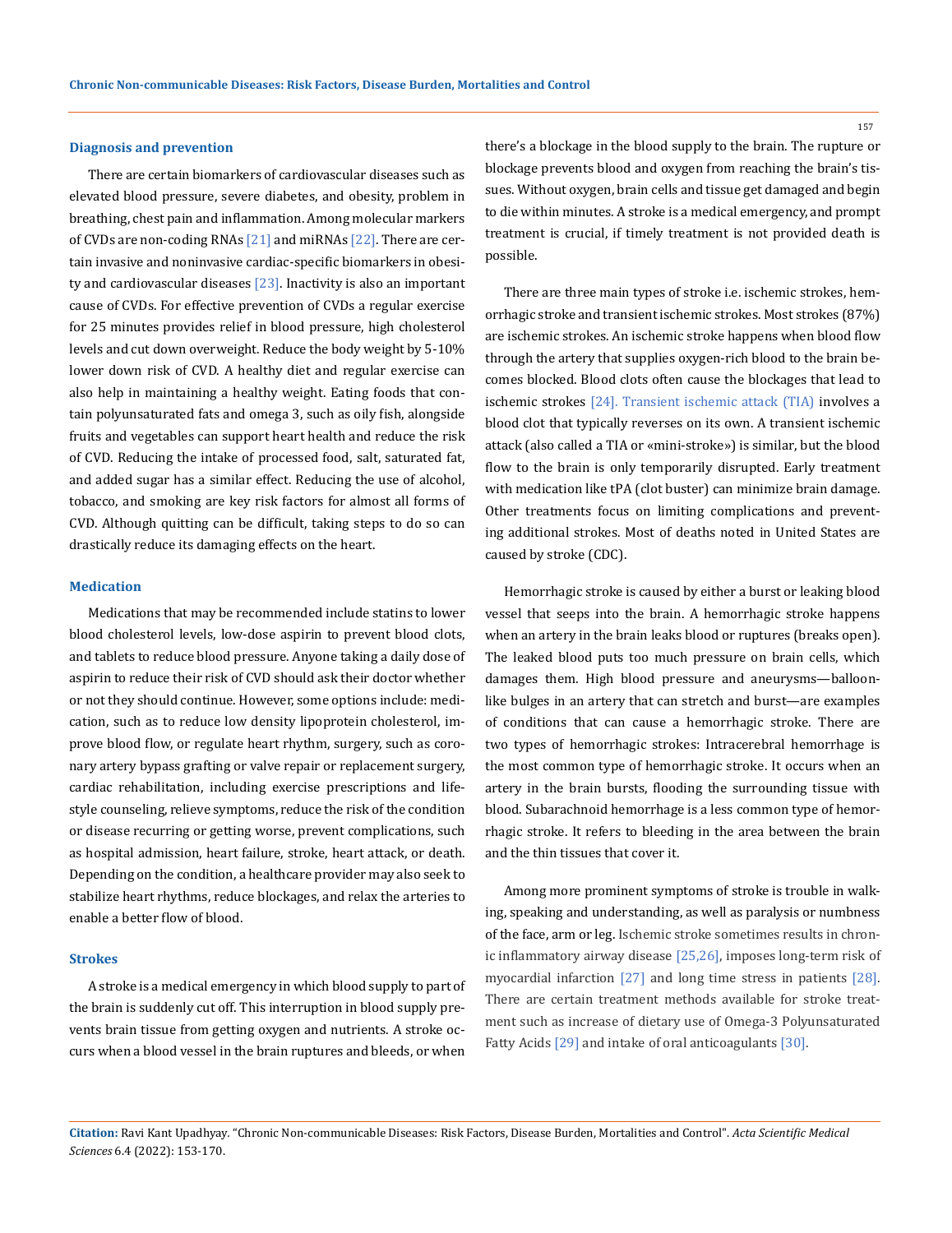#### **Symptoms**

The major symptoms of stroke are, paralysis, numbness or weakness in the arm, face, and leg, especially on one side of the body, trouble speaking or understanding others, slurred speech, confusion, disorientation, or lack of responsiveness, sudden behavioral changes, especially increased agitation, vision problems, such as trouble seeing in one or both eyes with vision blackened or blurred, or double vision, trouble walking, loss of balance or coordination, dizziness, severe, sudden headache with an unknown cause, seizures, nausea or vomiting.

#### **Risk factors**

There are so many risk factors which are increasing NCDs associated morbidities and deaths. Heavy alcohol use raises blood pressure levels, it increases the chances of stroke. It also raises triglyceride levels, which can cause atherosclerosis. This is plaque buildup in the arteries that narrows blood vessels. Nicotine found in tobacco also raises the risk of stroke because of raising blood pressure. There are some risk factors for stroke such as **f**amily history. Stroke risk is higher in some families because of genetic health factors, such as high blood pressure. Both women and men have similar danger of strokes, they're more common in women than in men in all age groups**.** An unbalanced diet can increase the risk of stroke. This type of diet is high in: salt, saturated fats, trans fats, cholesterol, inactivity, or lack of exercise, can also raise the risk of stroke. Regular exercise has a number of health benefits. The CDC recommends that adults get at least 2.5 hrs. This can mean simply a brisk walk a few times a week. Every year, more than 795,000 U.S. people have a stroke. Old age is also responsible for stroke. Besides this, **r**ace and ethnicity are also responsible for increase in NCDs**.** Certain medical conditions such as high blood pressure, high cholesterol, excess weight, heart disorders, such as coronary artery disease, heart valve defects, enlarged heart chambers and irregular heartbeats, diabetes, blood clot disorder, are seen more in ethnic groups.

#### **Diagnosis of stroke**

Stroke is diagnosed by examining sugar levels, platelet counts, blood clots and cholesterol levels. An MRI or CT can help to locate whether any brain tissue or brain cells have been damaged. It also clearly display bleeding or damage inside brain. EKG or electrocardiogram records the electrical activity in the heart, measuring its rhythm and recording how fast it beats. An EKG can determine whether person has normal heart conditions or passing under stroke, such as a prior heart attack or atrial fibrillation. A cerebral angiogram offers a detailed look at the arteries in neck and brain. The test can show blockages or clots that may have caused symptoms. A carotid ultrasound also called a carotid duplex scan, help to recognize fatty deposits (plaque) in carotid arteries, which supply the blood to face, neck, and brain. An increased blood pressure disturbs balance, coordination, weakness, numbness in your arms, face, or legs, signs of confusion, vision issues. In diagnosis of cardiovascular diseases spectrometry imaging is useful.

#### **Complications**

Some of these complications include: seizures, loss of bladder and bowel control, cognitive impairment, including dementia, reduced mobility, range of motion, or ability to control certain muscle movements, depression, mood or emotional changes, shoulder pain, bed sores, sensory or sensation changes. These complications can be managed by methods such as medication, physical therapy and counseling.

#### **Prevention**

Lifestyle changes can't prevent all strokes. People should give up habit of smoking, alcohol and over diet and use of junk food to avoid danger of stroke. Overweight and obesity increases the risk of stroke. To avoid stroke people should eat a balanced diet and stay physically active. Both steps can also reduce blood pressure and cholesterol levels. Routinely checkup for blood pressure, cholesterol, and any conditions and consult your doctor for proper guidance.

#### **Treatment methods**

Thrombolytic drugs are provided to break up blood clots in arteries of brain, these still stop the stroke and reduce damage to the brain. Normally tissue plasminogen activator (tPA), or Alteplase IV r-tPA is prescribed to dissolve blood clots quickly. Surgery is also used to remove a blood clot and plaques from arteries. This surgery may be done with a catheter. If the clot is especially large, a surgeon may open an artery to remove the blockage [31].

The most common anticoagulant or anti-platelet drugs are warfarin, aspirin, and clopidogrel (Coumadin, Jantoven). These drugs

**Citation:** Ravi Kant Upadhyay*.* "Chronic Non-communicable Diseases: Risk Factors, Disease Burden, Mortalities and Control". *Acta Scientific Medical Sciences* 6.4 (2022): 153-170.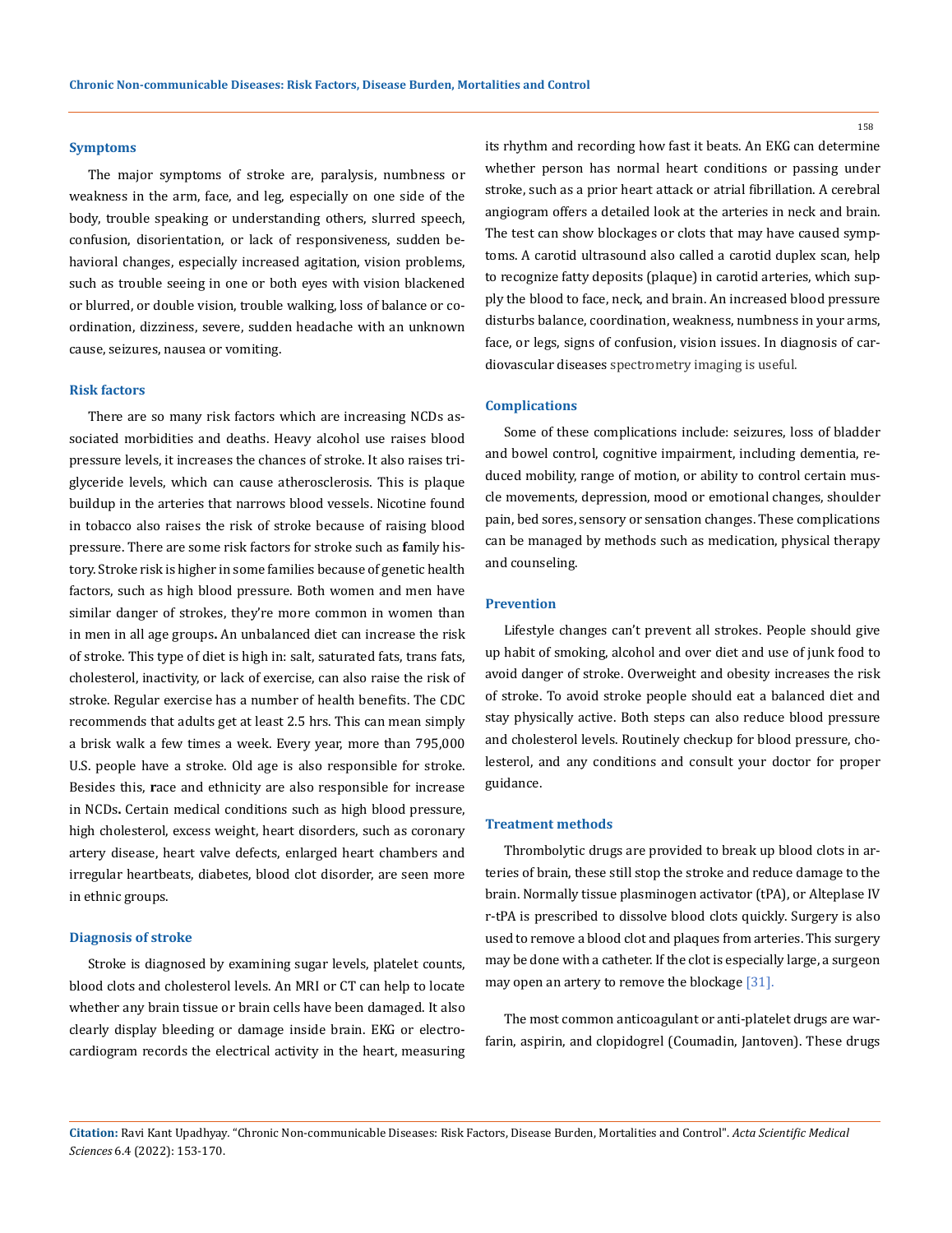can also prevent existing blood clots from growing larger, and prevent a stroke, mainly TIA. These medications prevent blood clots by making it more difficult for the blood's platelets to stick together. Statins such as rosuvastatin, simvaststin and atorvastatin prevent the production of an enzyme that can turn cholesterol into plaque. Few drugs are prescribed to reduce blood pressure, lower the pressure in your brain, prevent seizures, and prevent blood vessel constriction. More often, there is need of managing high blood pressure with medication, lifestyle changes and interdisciplinary action to cure high risk stroke patients [32].

### **Maternal health and child care issues**

With the increase in obesity prevalence among women of reproductive age globally, the risks of type 2 diabetes, gestational diabetes, pre-eclampsia, and other conditions are rising, with detrimental effects on maternal and newborn health [33]. It encourages healthcare practitioners to initiate a dialogue on women's health, nutrition, and weight management before conception. The recommendations can be contextualized based on local cultural and dietary practices as part of a system-wide public health approach to influence the wider determinants as well as individual factors influencing preconception health [33]. Early check up is important to stop neonatal cancer, diabetes, chronic respiratory diseases, and cardiovascular diseases.

#### **Hypertension**

High blood pressure (hypertension) is a common condition in which the long-term force of the blood against your artery walls is high enough that it may eventually cause health problems, such as heart disease. Hypertension is a condition in which the force of the blood becomes too high against the artery walls. High blood pressure is a lifestyle disease becomes very severe as it gives rise hypertension that is a major risk factor for CVDs. Usually hypertension is defined as blood pressure above 140/90, and is considered severe if the pressure is above 180/120. High blood pressure often has no symptoms. Over time, if it is not treated it can lead to severe health complications and increase the risk of heart disease, stroke, and sometimes death. Eating a healthier diet with less salt, exercising regularly and taking medication can help lower blood pressure.

There are so many factors which are responsible for blood pressure, but family history is most important as the genetics play important role in its severity. Smoking increases blood pressure, avoiding of it reduces the chances of hypertension and risk of CVDs and other health issues. Among primary reasons of hypertension are obesity, alcohol intake, high salt intake, smoking and insulin resistance. Among Secondary hypertension causes are diabetics, pheochromocyota, Cushing syndrome, hyperthyroidism, pregnancy and hyperparathyroidism. Long-term hypertension can cause complications atherosclerosis that give rise heart failure and heart attacks, aneurysm, or an atypical bulge in the wall of an artery that can burst, kidney failure, stroke, amputation, hypertensive retinopathies in the eye, which can lead to blindness.

A number of factors such as CVDs, diabetes, chronic kidney disease, and high cholesterol levels can lead to hypertension, especially as people age. Over consumption of alcohol or tobacco increases blood pressure. Without detection, hypertension can damage the heart, blood vessels, and other organs, such as the kidneys. Hence, it is highly essential to check blood pressure regularly. Hypertension is a metabolic disorder; hence, diet, proper medication regular exercise, sleep and rest are highly important [34]. A hypertension patient should regular check blood pressure for reducing health burden of elevated blood pressure [35]. High blood pressure is responsible for sweating, anxiety, sleeping problems, severe headache and nosebleeds. Both genetics and immune system play important role in hypertension [36,37].

### **Treatment and prevention**

One should come out of stress as quick as possible is only remedy control of blood pressure. For keeping stress free one should follow meditation, yoga, pranayma, warm baths, long walk and swimming in daily habit. All these are boon for stress reduction. For a calm and peaceful life avoid alcohol and use of narcotic drugs, smoke free person feel freer than a smoker. People who have high blood pressure or people at high risk for developing high blood pressure should reduce their intake of saturated fats in favor of unsaturated forms. They should use eating more fruits and vegetables and less fat or use trans fats mainly poly unsaturated fatty acids (PUFAs). Easy, healthy fibrous diet is more beneficial, it must have whole grain, high fiber foods, a variety of fruits and vegetables pulses, such as chickpeas, beans, and lentils, nuts, vegetable oils, such as olive oil, low fat dairy products.

Clinical medicines are also prescribed for treatment of high blood pressure and hyper tension. A serial long term course of

**Citation:** Ravi Kant Upadhyay*.* "Chronic Non-communicable Diseases: Risk Factors, Disease Burden, Mortalities and Control". *Acta Scientific Medical Sciences* 6.4 (2022): 153-170.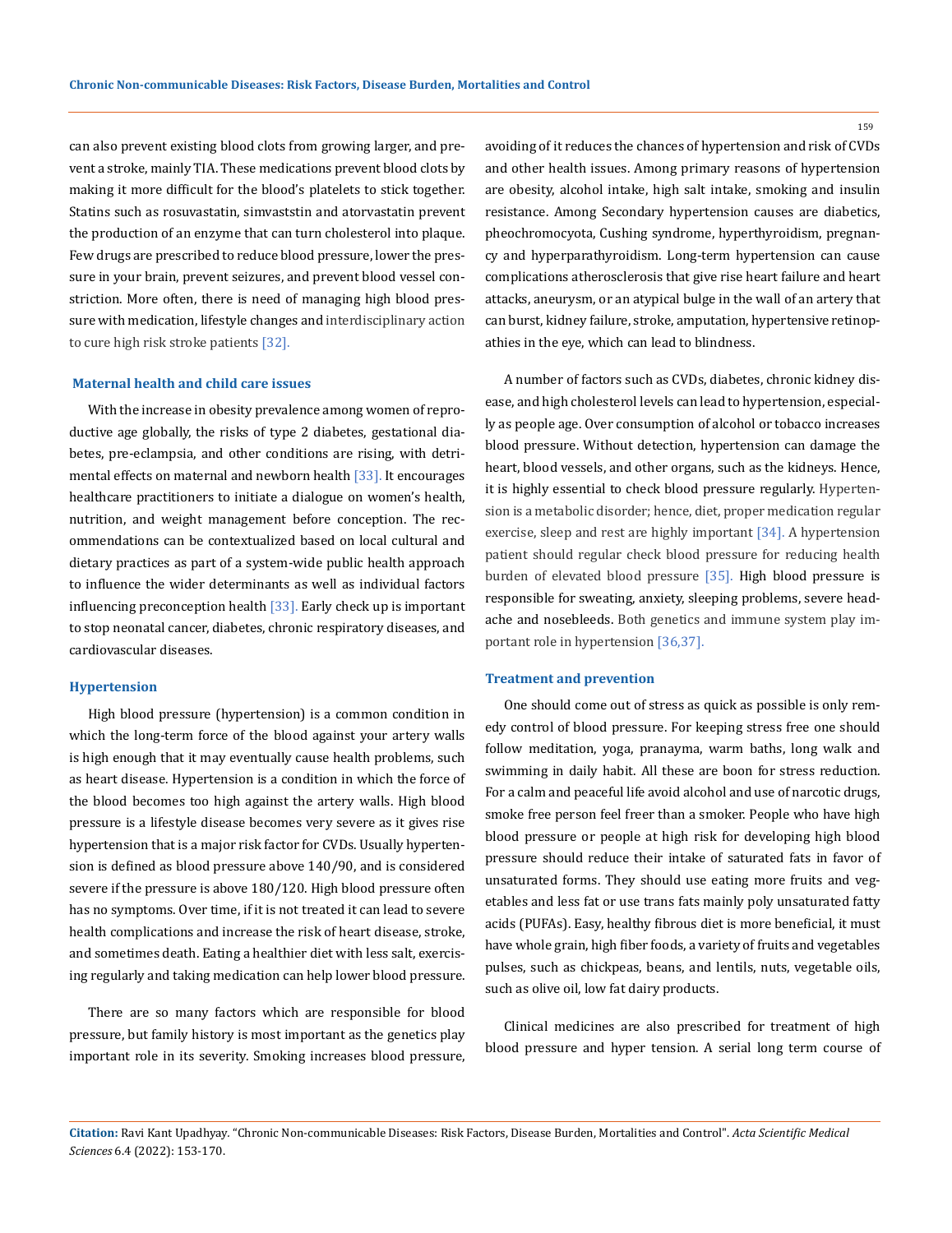medicines such as beta and alpha blockers and calcium channel blockers provide quick relief. Few diuretics such as thiazides, indapamide and chlorythalidone are also prescribed. Angiotensin converting enzymes, adrenergic inhibtors and vasodilators are also provided. Both treatment and duration must start under guidance of some clinical expert. The choice of medicine depends on age of individual and status report based on family history.

### **Diabetes**

Diabetes is a disease state due to lower or high blood sugar level. Blood glucose is the main source of energy that comes from the utilization and absorption of food material. Insulin secreted from pancreas controls glucose level. In a state of low insulin secretion consumption of glucose by body cells is reduced and its extra amount stays in blood. It results in diabetes. There are two forms of diabetes.

### **Type 1 diabetes**

In Type 1 diabetes body does not synthesize enough amount of insulin. Type 1 diabetes is also an autoimmune disease in which immune system attacks and destroys the cells in pancreas that make insulin. Still it is unclear why immune system attacks pancreatic cells which synthesize insulin. Type 1 diabetes occurs in children and young adults, although it can appear at any age. People with type 1 diabetes need to take insulin every day to stay alive. Type 1 diabetes is seen in 10% of people.

#### **Type 2 diabetes**

In Type 2 diabetes body does not synthesize properly or use insulin well. In Type 2 diabetes body becomes resistant to insulin and sugar builds up in blood. It also happens at any age, even during childhood. Mostly it is reported in middle-aged and older people. Type 2 is the most common type of diabetes.

### **Gestational diabetes**

This is also a high blood sugar state that appears during pregnancy. Insulin-blocking hormones produced by the placenta cause this type of diabetes. Most of the time, this type of diabetes goes away after the baby is born. But women those having gestational diabetes, may have a greater chance of developing type 2 diabetes later in life. Sometimes diabetes diagnosed during pregnancy is actually type 2 diabetes. A rare condition called diabetes insipidus is not related to diabetes mellitus, although it has a similar name. It's a different condition in which your kidneys remove too much fluid from your body.

Monogenic diabetes is less common and is an inherited form of diabetes. The bottom line diabetes is starting stage of diabetes; it is very hard to spot at first. It is also known as touch of sugar" or "borderline diabetes.

### **Causes and risk factors**

Certain factors increase your risk for diabetes. Normally type 1 diabetes is found in children and teenager. Other factors like physical inactivity, race, and certain health problems such as high blood pressure also affect type 2 diabetes. Different causes are associated with each type of diabetes. For some reason, the immune system mistakenly attacks and destroys insulin-producing beta cells in the pancreas. Certain genes are linked to the disease. Type 2 diabetes increases appeared in overweight persons of more than 45 years age or older. Gestational diabetes is the result of hormonal changes during pregnancy. The placenta produces hormones that make a pregnant woman's cells less sensitive to the effects of insulin. This condition runs in families. Type 2 diabetes occurs due to genetic and lifestyle factors. Obesity and extra body weight increases the risk. Carrying extra weight, and belly stomach makes body cells more resistant to the effects of insulin on blood sugar. Ethnicity is also imposes high risk of diabetes. People from ethnic background African, American, Hispanic or Latino American, Alaska Native, Pacific Islander, American Indian, or Asian American ancestry are more susceptible to high blood pressure, high cholesterol or high triglycerides.

#### **Diabetes complications**

Diabetes imposes severe effects if remain untreated, high blood sugar level is harmful for nerves, eyes, kidneys, and other organs. Over time, high blood glucose leads to problems such as heart disease, stroke, kidney disease, eye problems, dental disease, nerve damage, foot problems Diabetes symptoms are caused by rising blood sugar. Diabetic person displays symptoms of increased hunger, increased thirst, weight loss, tiredness, frequent urination, blurry vision, extreme fatigue, sores, decreased sex drive, erectile dysfunction and poor muscle strength. Diabetic women become prone to urinary tract infection, their skin get dry and become itchy. It may also cause recurring infections. This is because ele-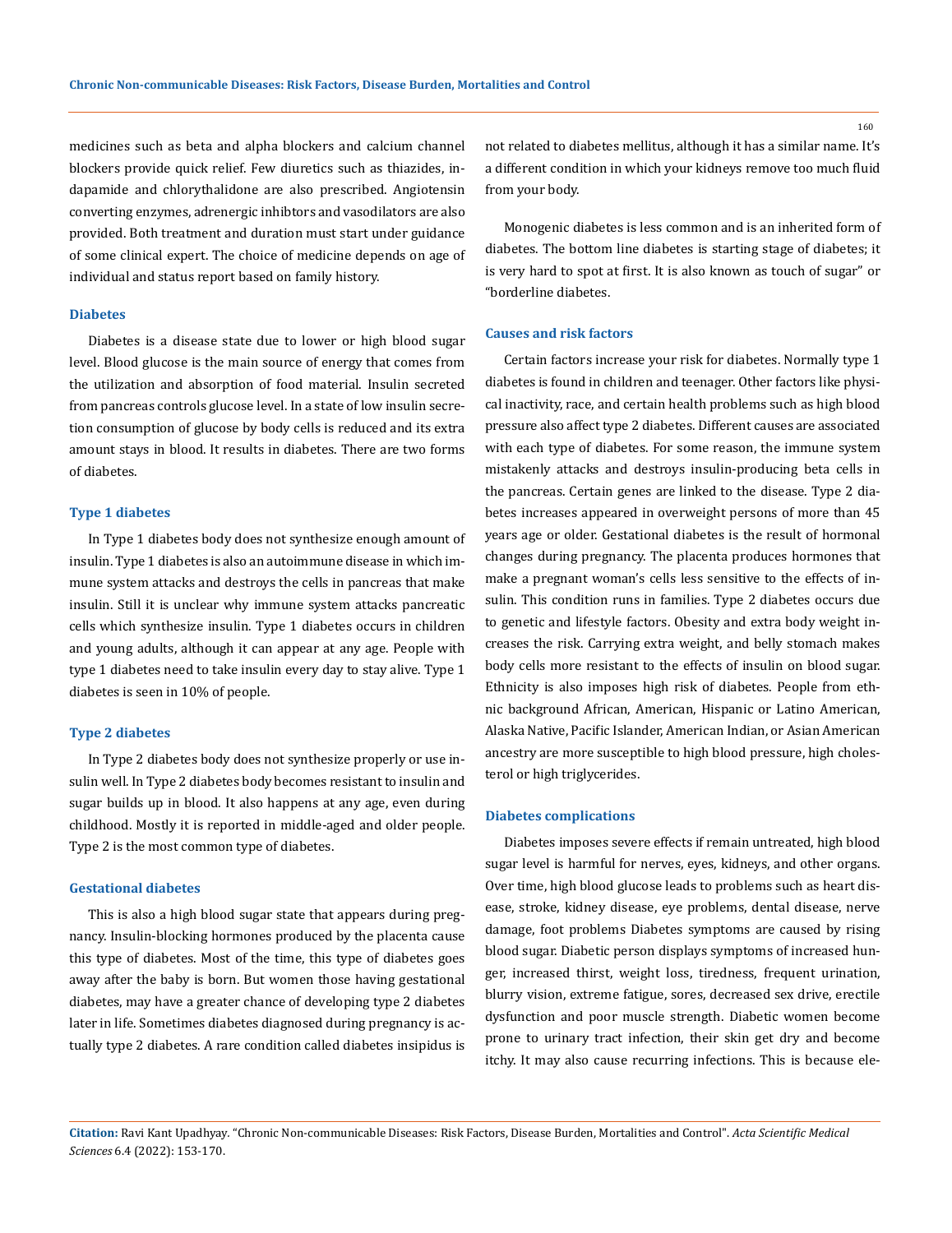vated glucose levels make it harder for the body to heal. High blood sugar damages organs and tissues throughout body. Diabetic person become prone to heart attack, stroke, neuropathy, and face eye sight problems, hearing loss, bacterial and fungal infection. Uncontrolled gestational diabetes can lead to problems that affect both the mother and baby. Diabetes can lead to serious medical complications, but it can be managed by using appropriate medications and lifestyle changes.

#### **Treatment of diabetes**

Diabetic person should avoid carbohydrates in food for example use of rice, sugar and sweat dishes. It increases blood sugar level rises. Take fibrous food materials and take reagular insulin doses according to doctors advice. Getting the right balance of protein, fat, and carbohydrates can help you control your blood sugar. Diet and exercise can help some people manage Type 2 diabetes. If lifestyle changes aren't enough to lower your blood sugar, you'll need to take medication. Eating the right types of foods can both control your blood sugar and help you lose any excess weight. Few important drugs such as statins are prescribed in nephrogenic diabetes insipidus [38]. Thyroid dysfunction is also related to Type 2 Diabetes Mellitus. It is also related to CVDs and has severe clinical manifestations [39,40]. Sulfonylurea is used as glucose-lowering agents [41]. Monogenic diabetes is due to single gene defects that primarily affect beta cell function with more than 30 different genes reported. Children with antibody-negative, C-peptide-positive diabetes should be evaluated and genetically tested for monogenic diabetes.

### **Alcoholism**

Alcohol use disorder (sometimes called alcoholism) is a medical condition. Alcoholism severely affects neural functions and behavior both in males and females  $[42]$ . It is an antisocial act, carry youngsters in deep depression, anxiety [43] and influences genetics of users [44]. It imparts slow but cumulative long term effects in user which appear in form of distress or chronic disease. An uncontrolled drinking is highly harmful for vital organs. In users alcohol imposes inability to control drinking due to both a physical and emotional dependence on alcohol.

Alcoholism or alcohol dependence or use disorder change habit and mood and person always remain in grip to have strong need to drink. In a state of un-drink alcohol addiction make person more anxious and irritable. As soon as the effect of alcohol wearing off person show withdrawal and face problem in sleeping, shakiness, irritability, anxiety, depression, nausea, restlessness and sweating. Binge or heavy drinking is highly dangerous, it increases the risk of certain cancers i.e. breast, liver, colon and mouth. It also evokes fatty liver disease and cirrhosis. It can also cause damage to the brain and other organs. Drinking during pregnancy is harmful for developing embryo. Alcohol also increases the risk of dementia, despair, depression, coma, seizures and suicide. In heavy drinking stage heavy car crashes, injuries, homicide, and suicide have been seen.

Symptoms include repeated alcohol consumption despite related legal and health issues. Those with alcoholism may begin each day with a drink, feel guilty about their drinking and have the desire to cut down on the amount of drinking. No single lab test is available for alcohol use disorder but it is identified by smell and person's conversation behavior. It's a disease of brain function and requires medical and psychological treatments to control it. Treatment involves counseling by a healthcare professional. A combination of medications, behavioral therapy and support can help to recover. Various treatment methods such as behavioral therapies including **c**ounseling, or talk therapy, with a psychologist or mental health counselor can instruct and change behavior the alcoholic person. Topiramate and gabapentin can also decrease cravings in some people. An older medication disulfiram is rarely used today. These medications seem to help decrease the background obsessional thinking around alcohol. In addition, affected person needs inpatient medical (hospital), residential rehabilitation, outpatient intensive therapy or outpatient maintenance to restore the neuropsychological behaviour [45]. Family history of alcoholism helps to alleviate the associated problems, and remedial solutions family. There is a need to know the factors, condition, mental situation and behavior of person to relieve stress, restore epigenetics, and lower down the use of alcohol [46].

#### **Narcotics or drug abuses**

The term narcotic originally referred medically to any psychoactive compound with numbing or paralyzing properties. Narcotics are now called opioids manily morphine, codeine, and heroin, but are not made from opium. They bind to opioid receptors in the central nervous system. These are derivatives of many of the compounds found within raw opium latex. Narcotics are a

**Citation:** Ravi Kant Upadhyay*.* "Chronic Non-communicable Diseases: Risk Factors, Disease Burden, Mortalities and Control". *Acta Scientific Medical Sciences* 6.4 (2022): 153-170.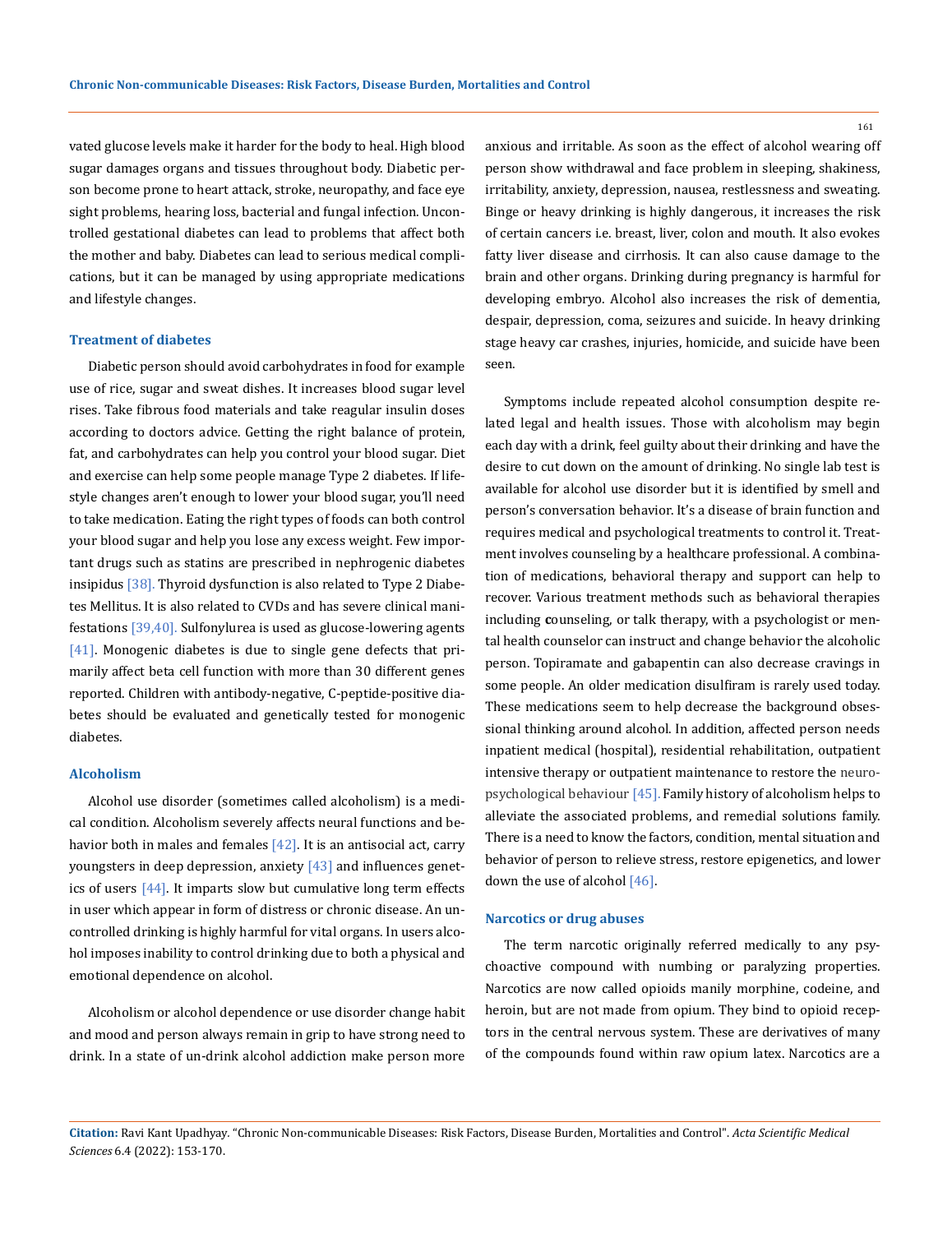class of drugs that are used to treat moderate to severe pain, as well as severe acute pain. There are many types of narcotic pain medications. Some of the more common narcotic pain medications include: Codeine, Morphine, Oxycodone (OxyContin) Methadone, Opium, Heroin, Tramadol, Hydromorphone, Fentanyl, Carfentanil. The naturally occurring opiates (plant alkaloids derived from the opium poppy) as well as synthetic (man-made) and semi synthetic opioids are considered to be narcotic drugs, which include both legally prescribed and illicit varieties. Opioids not only diminish the perception of pain signaling in the central nervous system but also produce rewarding, euphoric effects, making them targets for abuse and highly addictive.

Narcotics, also known as opiates and opioid analgesics, Narcotics are usually prescribed to alleviate intense, short-term pain as in the case when someone has a medical condition (cancer) or when someone is recovering from a surgery. The narcotics bind to nerve receptors located in the brain in order to block and reduce pain. Codeine is typically prescribed when someone experiences mild to moderate pain. A doctor may prescribe something stronger when pain intensifies, like morphine or fentanyl**.** 

#### **Effects**

The consequences of illicit drug use are widespread, causing permanent physical and emotional damage to users and negatively impacting their families, coworkers, and many others with whom they have contact. Drug use negatively impacts a user›s health, often leading to sickness and disease. They are widely overused and are associated with over two million cases of substance abuse that have resulted in overdoses. Narcotic, impose intense side effects on users. Some common side effects of narcotics are dizziness, drowsiness, constipation, dry mouth, headaches, Nausea, Itching (usually mild), Severe narcotic side effects include cardiac arrest, trouble breathing, and chest pain. These drugs bind to 5-HT3 receptor modulates physical dependence on opioid narcotics [47]. These make the person psychotic, moody and addictive and impose bowel syndrome  $[48]$ . There is a growing opioid epidemic that is also responsible for increase in Hepatitis.

### **Prevention**

Control on drug abuse was decided in 1961 convention that is governed by 1972 protocol. This convention establishes strict controls on the cultivation of opium poppy, coca bush, cannabis plant and their products. This convention, suggested complete ban on 136 narcotic drugs (although cocaine is a stimulant drug rather than one that induces sleep) including natural products, such as opium and its derivatives, morphine, codeine and heroin. It also provide ban on synthetic drugs, such as methadone and pethidine, as well as cannabis and coca leaf. Parties to the 1961 Convention undertake to limit the production, manufacture, export, import, distribution and stocks of, trade in and use and possession of the con-trolled drugs so that they are used exclusively for medical and scientific purposes.).

### **The impact of drugs on society**

According to NSDUH data over 3.5 million individuals aged 18 and older admitted to having injected an illicit drug during their lifetime in 2004. Of these individuals, 14 percent (498,000) were under the age of 25. Similarly, 123,235 adults living with AIDS were noted in the United States in 2003. This was spread due to use of injection for taking drug. These show least survival rate. CDC further reports that more than 25,000 people died in 2003 from druginduced effects.

Drug abuse severely affects every section of society. The drug abuse imposes negative consequences not only individuals but largely effect their families and friends. Children of individuals who abuse drugs often are abused or neglected as a result of the individuals' preoccupation with drugs. Children whose parents and other family members abuse drugs often are physically or emotionally abused and often lack proper immunizations, medical care, dental care, and necessities such as food, water, and shelter. The risk to children is even greater when their parents or guardians manufacture illicit drugs such as methamphetamine. Methamphetamine abusers often produce the drug in their own homes and apartments, using hazardous chemicals such as hydriodic acid, iodine, and anhydrous ammonia. Children who inhabit such homes often inhale dangerous chemical fumes and gases or ingest toxic chemicals or illicit drugs. These children commonly test positive for methamphetamine and suffer from both short- and long-term health consequences. Moreover, because many methamphetamine producers also abuse the drug, children commonly suffer from neglect that leads to psychological and developmental problems.

The economic impact of drug abuse on businesses whose employees abuse drugs can be significant. The economic consequenc-

**Citation:** Ravi Kant Upadhyay*.* "Chronic Non-communicable Diseases: Risk Factors, Disease Burden, Mortalities and Control". *Acta Scientific Medical Sciences* 6.4 (2022): 153-170.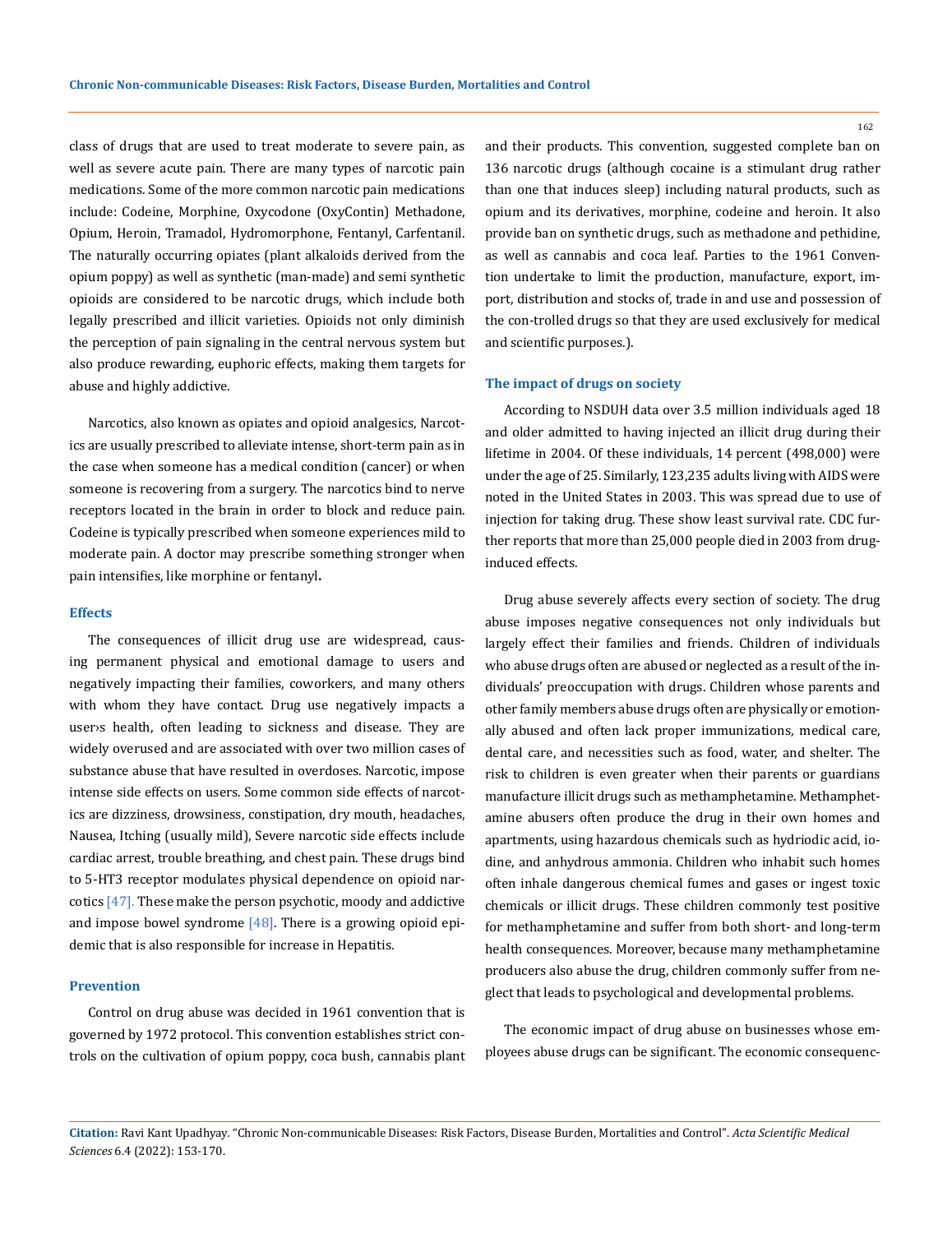es of drug abuse severely burden federal, state, and local government resources and, ultimately, the taxpayer. Drug users jeopardize the safety of citizens and adversely affect the environment. Drug abusers are catastrophic to airline pilots, air traffic controllers, train operators, and bus drivers are just a few examples. Drug abuse imposes, absenteeism, lost productivity, and increased use of medical and insurance benefits by employees who abuse drugs affect a business financially.

People with addiction often have one or more associated health issues, which could include lung or heart disease, stroke, cancer, or mental health conditions. For example, it is now well-known that tobacco smoke can cause many cancers, methamphetamine can cause severe dental problems, known as meth mouth, and that opioids can lead to overdose and death. In addition, some drugs, such as inhalants, may damage or destroy nerve cells, either in the brain or the peripheral nervous system (the nervous system outside the brain and spinal cord). Drug use can also increase the risk of contracting infections both for HIV and hepatitis C (a serious liver disease). These people share injection syringes and needles that is a very unsafe practice. It also generates skin infection (cellulitis) after exposure to bacteria by injection drug use. Drug use and other mental illness often co-exist. In some cases, mental disorders such as anxiety, depression, or schizophrenia may come before addiction. In other cases, drug use may trigger or worsen those mental health conditions, particularly in people with specific vulnerabilities [49].

Narcotic drugs impose anxiety or depression and psychiatric mental disorder in the long run, as well as increase the risk of developing addiction. Narcotics severely affect pregnant or breastfeeding mothers. Some drug-exposed children will have developmental problems with behavior, attention, and thinking. Secondhand tobacco smoke exposes bystanders to at least 250 chemicals that are known to be harmful, particularly to children. Involuntary exposure to secondhand smoke increases the risks of heart disease and lung cancer in people who have never smoked. Injection of drugs accounts for 1 in 10 of cases of HIV. Injection drug use is also a major factor in the spread of hepatitis C, endocarditis and cellulitis [50]. Use of illicit drugs or misuse of prescription drugs or drinking alcohol is responsible for car accidents driving after drinking alcohol. Drugged driving puts the driver, passengers, and others who share the road at risk. After alcohol, marijuana is the drug

most often linked to impair driving. Major negative effects noted in marijuana drivers are faulty lane weaving, poor reaction time, and altered attention to the road. Imaging scans, chest X-rays, and blood tests can show the damaging effects of long-term drug use throughout the body.

#### **Smoking**

Social smoking is crime on non smokers; it is quite distinct from individual smoking because a lonely smoker feels shy and keeps hiding himself. Both types of smoking are evils in society. From adults children also start participating to seek some enjoy. But it is highly harmful for teenage groups. Smoking shows cumulative long term effects and is directly responsible for lung cancer (National Cancer Institute). There are intermittent smokers which use smoking one time a day or limited time in a weak, but it is very rare. Passive smoking of cannabis is highly harmful. The most commonlyused definition characterizes as social smokers those who smoke predominantly when others are present. So, for example, young adult smokers, such as college students, are often characterized as social smokers, because many (27–70%) of them say they most often smoke with others about 19% smoke only with others.

#### **Control and prevention of NCDs**

Non-communicable diseases (NCDs) cause a large burden of disease globally. Some infectious diseases cause an increased risk of developing specific NCDs [51]. Control and prevention of NCDs is a very challenging task because society is changing very fast and moral values are decreasing in youngsters. The condition is more alarming as teenage groups are under grip of alcoholism, smoking and narcotics with changing habits and their likeliness for high slated fast foods. Condition is more vulnerable in low economic African and south east Asian countries. Though situation in Latin American and European countries is also severe but it is under managerial limits because healths care medication and functioning of counseling centers. For a achieving an early success and for a quick action on NCDs change in human behavior and habit through awareness, counseling, social and community medicines may provide good results. Further, change in lifestyle can cut down the disease burden of NCDs like CVDs, mainly stroke, high blood pressure, stress, strain, diabetes, cancer and AIDs. Integrated management of HIV/NCDs: knowledge, attitudes, and practices of health care workers Incidence of non-communicable diseases (NCDs) in HIV patients on ART in a developing country [52].

**Citation:** Ravi Kant Upadhyay*.* "Chronic Non-communicable Diseases: Risk Factors, Disease Burden, Mortalities and Control". *Acta Scientific Medical Sciences* 6.4 (2022): 153-170.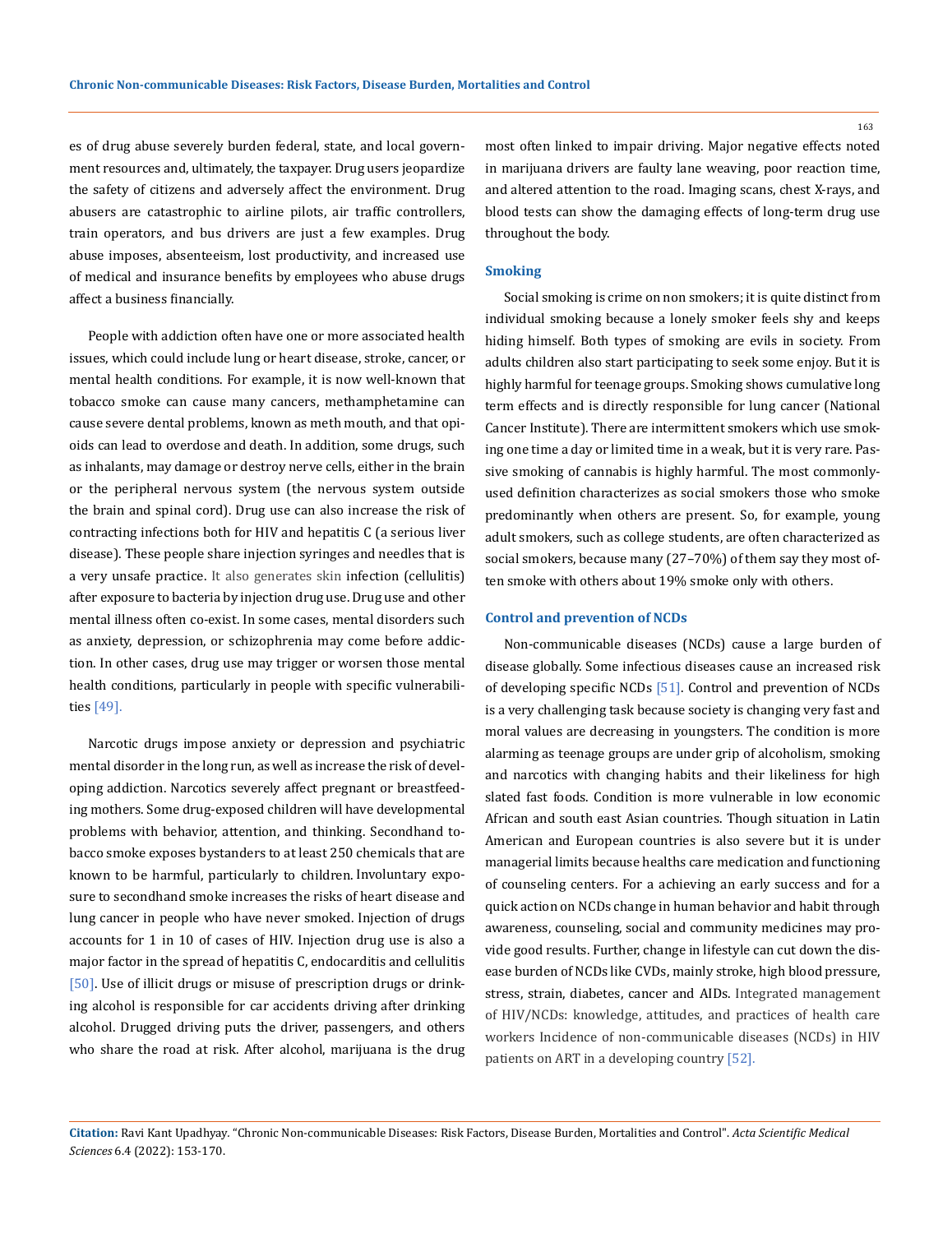Modification of known risk factors will reduce the burden noncommunicable diseases (NCDs). Though there are cumulative numbers of NCD risk factors exhibited by an individual which are responsible for disease burden  $[53]$ . Demographically, the more number of cases are reported from rural areas in comparison to the urban areas. This significant rise in rural areas is poverty, lack of proper education, unemployment and awareness. These situations can be managed by forming Village Health Teams (VHTs) which can focus on infectious diseases and maternal-child health. These must include skilled clinicians and technicians so that an early diagnosis, treatment and counseling become possible. It will reduce the growing burden of non-communicable diseases (NCDs) [54]. Though, endogenous factors are associated with, but exogenous factors such as region, residence status, land tenure system and behavioral characteristics have significant causal effects on the cumulative NCD risk factors [53].

In reducing the risk factors and disease burden long term plans based on survey, reporting, hospital care medication and regular counseling will play important role. Huge funds are required to develop hospitals and clinical centers to purchase essential equipment and medications for diverse NCDIs at first-referral level hospitals. Further, there is a need for decentralization and integration of NCDI services in existing care platforms and improved assessment and monitoring to fully achieve universal health coverage through Govt aids and insurance companies [55]. Medication and equipment availability can solve issues related to high blood pressure, hypertension acute, epilepsy, type 1 and type 2- diabetes and asthma. Modern diagnosing tools equipments and medications are needed in hospitals to cure patients heart failure, rheumatic heart disease, hypertensive emergencies or acute minor surgical conditions. For coordination of various hospitals the monitoring framework must be established for evaluating health system response to noncommunicable diseases (NCDs). This might include all indicators to assess availability of affordable basic technologies and essential medicines required by both public and private primary care centers [56]. Both private and public primary care facilities and public secondary facilities are currently not adequately prepared to comprehensively address the burden of NCDs in India [56]. For better management collected data on human resources, equipment, NCD screening and management, medicines, and laboratory tests [56]. To reduce the disease burden of NCDs in low incoming countries heavy investment be needed to equip the hospitals to focus largely on survey, diagnosis and treatment of communicable diseases. These low income countries have epidemiologic, demographic, and nutritional transitions.

Further, to control age related NCDs schooling counseling, treatment and socialization are important methods. For quick control WHO must limit the production, manufacture, export, import, distribution and stocks of, trade in and use and possession of the controlled drugs. With this production of natural narcotics must be fully banned. It will certainly cut down infection-attributable NCD burden in many sub-Saharan African countries [57] where several common risk factors of NCDs (tobacco, alcohol use, high systolic blood pressure, dietary risks, high fasting plasma glucose, air pollution, and high LDL cholesterol) are enforcing people.

To tackle with NCDs development of multisectoral action plans are important for identification of common challenges. These will help in applying and opting best clinical practices, share their experiences [58] about family history, risk factors, disease burden due to obesity, high BP, CVDs and diabetes. These plans must have surveys on expenditure on food, clothing, hygiene, and energy. These will help in mitigation of nutrient deficiency diseases and need for consumption of different food Law enforcement is also an important tool that can give a direction and judicial framework to reduce the NCDs under social evils. There is requirement of international agreements, national and sub national legislation, regulations and other executive instruments, and decisions of courts and tribunals [59]. World Health Organization and its partners could take to mobilize the legal workforce, strengthen legal capacity and support effective use of law at the national level. Legal and regulatory actions must move to the centre of national non-communicable disease action plans. This requires high-level leadership from global and national leaders, enacting evidence-based legislation and building legal capacities [59]. Hence, law can applied as a tool for implementing policies for prevention and control of leading risk factors [59]. It will also help in identification of key areas of intersection between law and non-communicable diseases.

**Citation:** Ravi Kant Upadhyay*.* "Chronic Non-communicable Diseases: Risk Factors, Disease Burden, Mortalities and Control". *Acta Scientific Medical Sciences* 6.4 (2022): 153-170.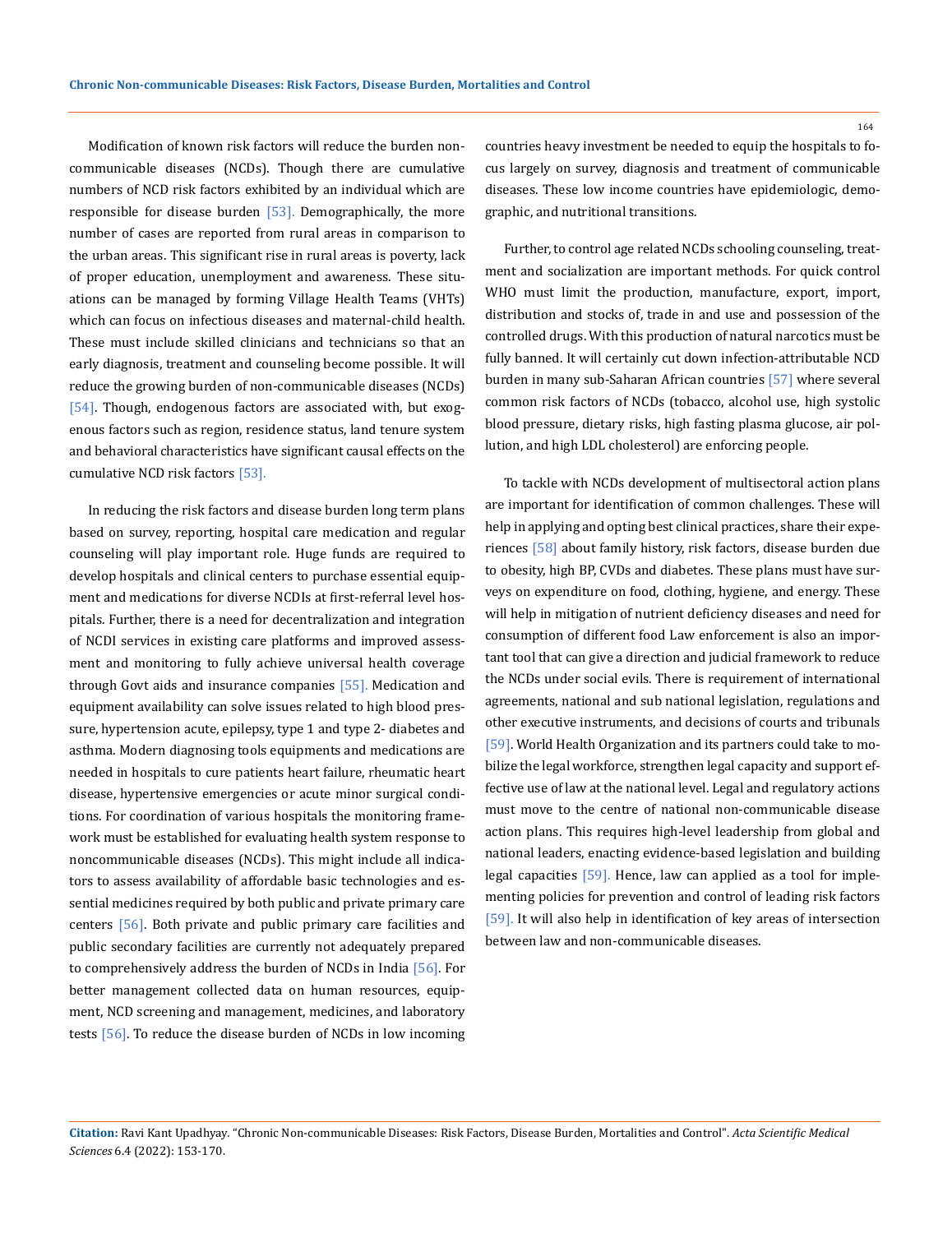# **Chronic Non-communicable Diseases: Risk Factors, Disease Burden, Mortalities and Control**

| <b>Type of disease</b>                               | <b>Causes</b>                                                                                                                                                                                                                                               | <b>Symptoms</b>                                                                                                                                                  | <b>Morbidity</b>                          | <b>Treatment</b>                                                                              | 165<br><b>Disease burden</b>                                                                                             |  |  |
|------------------------------------------------------|-------------------------------------------------------------------------------------------------------------------------------------------------------------------------------------------------------------------------------------------------------------|------------------------------------------------------------------------------------------------------------------------------------------------------------------|-------------------------------------------|-----------------------------------------------------------------------------------------------|--------------------------------------------------------------------------------------------------------------------------|--|--|
| Cardiovascular diseases                              |                                                                                                                                                                                                                                                             |                                                                                                                                                                  |                                           |                                                                                               |                                                                                                                          |  |  |
| Coronary heart<br>diseases                           | Cigarette smoking,<br>high BP, elevated<br>serum cholesterol,<br>diabetes, obesity,<br>sedentary habit and<br>stress, High LDL<br>cholesterol                                                                                                               | Inadequate blood<br>flow, impairment of<br>heart function                                                                                                        | 124-283 per<br>1,00,000 popula-<br>tion   | Changing life style,<br>daily exercise, dietary<br>habit, medicines                           | Macroeconomic<br>Non reversible,<br>high risk                                                                            |  |  |
| Dilated<br>cardiomyopathy                            | Problem in heart's<br>main pumping<br>chamber (left ven-<br>tricle). The ventricle<br>stretches and thins<br>(dilates) and can't<br>pump blood as well<br>as a healthy heart<br>can. Diabetes, obesity,<br>High blood pressure,<br>Heart rhythm<br>problems | Do not display<br>symptoms, Short-<br>ness of breath,<br>chest pain, and lead<br>to irregular heart-<br>beats (arrhyth-<br>mias), blood clots<br>or sudden death | 5.9 per 100,000<br>global population      | Changing life style,<br>daily exercise, dietary<br>habit, medicines                           | Macroeconomic<br>Non reversible,<br>high risk. It is<br>life-threatening.<br>It's a common<br>cause of heart<br>failure. |  |  |
| Hypertrophic<br>cardiomyopathy                       | Heart muscle<br>becomes abnormally<br>thick, The thickened<br>heart muscle can<br>make it harder for the<br>heart to pump blood                                                                                                                             | Chest pain, Short-<br>ness of breath and<br>fatigue, fainting or<br>passing out, abnor-<br>mal heart rhythms,<br>atrial fibrillation                             | One in 500 global<br>population           | Septal myectomy                                                                               | Macroeconomic<br>Reversible, high<br>risk, Cardiac<br>arrest, ventricular<br>tachycardia                                 |  |  |
| Mitral<br>regurgitation<br>and pulmonary<br>stenosis | A narrowed mitral<br>valve interferes with<br>blood flow, rheumatic<br>fever, calcium depos-<br>its, congenital defect                                                                                                                                      | Fluid in the lungs<br>(pulmonary<br>edema), shortness<br>of breath, heart<br>murmur                                                                              | 10-year survival is<br>less than 15%      | Removal of blood<br>clots, surgery for<br>valve replacement or<br>valvuloplasty               | Macroeconomic<br>reversible                                                                                              |  |  |
| Stroke                                               | Blood supply to<br>part of the brain is<br>interrupted, obesity,<br>physical inactivity,<br>binge drinking, drugs<br>such as cocaine, high<br>BP, high cholesterol,<br>diabetes and age                                                                     | Trouble in speaking<br>and understanding<br>paralysis, eyesight,<br>headache, stumble<br>or lose of balance                                                      | about 185,000<br>strokes-nearly<br>1 of 4 | Anti-platelet drugs,<br>anticoagulants and<br>blood-thinning<br>medications                   | Macroeconomic<br>Non reversible or<br>reversible, high<br>risk                                                           |  |  |
| Heart failure                                        | Heart doesn't pump<br>enough blood for<br>body's needs, coro-<br>nary artery disease,<br>high blood pressure,<br>diabetes and obesity.                                                                                                                      | Shortness of breath,<br>fatigue and weak-<br>ness, swelling in the<br>legs, ankles and feet                                                                      | 13.4% of total<br>affected patients       | Losing weight, exer-<br>cising, reducing salt<br>(sodium) in your diet<br>and managing stress | Macroeconomic,<br>Non reversible,<br>high risk                                                                           |  |  |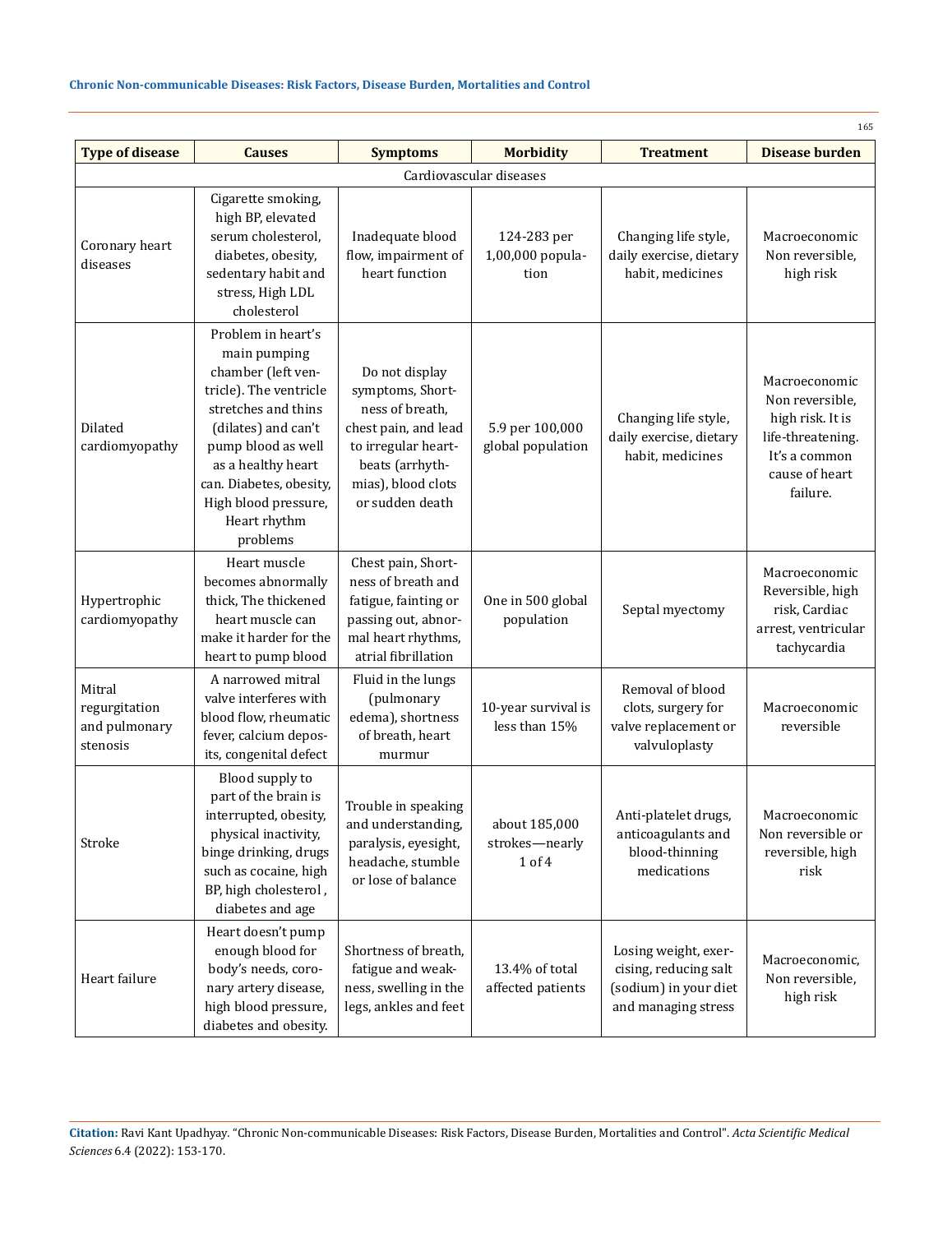# **Chronic Non-communicable Diseases: Risk Factors, Disease Burden, Mortalities and Control**

|                                         |                                                                                                                              |                                                                                                                                                             |                                                                  |                                                                                                                   | 166                                            |  |  |
|-----------------------------------------|------------------------------------------------------------------------------------------------------------------------------|-------------------------------------------------------------------------------------------------------------------------------------------------------------|------------------------------------------------------------------|-------------------------------------------------------------------------------------------------------------------|------------------------------------------------|--|--|
| Heart attack                            | Blood clot in artery<br>blocks blood flow to<br>the heart.                                                                   | Tightness or pain<br>in the chest, neck,<br>back or arms, as<br>well as fatigue,<br>lightheadedness,<br>abnormal heartbeat<br>and anxiety                   | 17.9 million lives<br>each year at global<br>level               | causing a heart attack.                                                                                           | Macroeconomic,<br>Non reversible,<br>high risk |  |  |
| Atherosclerosis                         | Chronic inflammatory<br>disease of the arteries                                                                              | has no symptoms                                                                                                                                             | More than 400,000<br>deaths annually                             | Surgery to open<br>blocked, arteries,<br>healthy diet and<br>exercise can help.<br>medication,                    | Macroeconomic re-<br>versible, high risk       |  |  |
| <b>Diabetes</b>                         |                                                                                                                              |                                                                                                                                                             |                                                                  |                                                                                                                   |                                                |  |  |
| Type 1 diabetes                         | A chronic condition<br>in which the pancreas<br>produces little or no<br>insulin                                             | Increased thirst.<br>frequent urination,<br>hunger, fatigue and<br>blurred vision.                                                                          | More than 1 mil-<br>lion cases per year<br>(India)               | Maintain normal<br>blood sugar levels<br>through regular<br>monitoring, insulin<br>therapy, diet and<br>exercise. | Macroeconomic,<br>reversible, high<br>risk     |  |  |
| Type 2 diabetes                         | A chronic condition<br>that affects the way<br>the body processes<br>blood sugar (glu-<br>cose).                             | Increased thirst,<br>frequent urination,<br>hunger, fatigue and<br>blurred vision                                                                           | More than 10 mil-<br>lion cases per year<br>(India)              | Diet, exercise, medi-<br>cation and insulin<br>therapy.                                                           | Macroeconomic,<br>reversible, high<br>risk     |  |  |
| Borderline diabe-<br>tes or touch sugar | Condition where<br>blood sugar levels<br>are higher than<br>normal but not yet<br>high enough for a<br>diagnosis             | Obesity, especially<br>abdominal obesity,<br>high blood pres-<br>sure, high blood fat<br>levels, or triglycer-<br>ides                                      | estimated 10 to 23<br>percent of people                          | Glucocorticoids or<br>atypical antipsychotic<br>medications                                                       | Microeconomic<br>reversible, low risk          |  |  |
| Gestational dia-<br>betes               | High blood sugar in<br>pregnancy, but risk<br>of Type 2 diabetes in<br>future,                                               | In most cases, there<br>are no symptoms,<br>high blood pres-<br>sure, high choles-<br>terol, heart disease                                                  | More than 1<br>million cases per<br>year (India)                 | Healthy diet, daily<br>exercise, fibrous<br>food, low sugar use,<br>vegetables and whole<br>grains                | Microeconomic re-<br>versible, high risk       |  |  |
| Hypertension                            |                                                                                                                              |                                                                                                                                                             |                                                                  |                                                                                                                   |                                                |  |  |
| Hypertension                            | A condition in which<br>the force of the blood<br>against the artery<br>walls is too high                                    | High blood pres-<br>sure often has no<br>symptoms                                                                                                           | More than 10<br>million cases per<br>year (India)<br>Very common | Eating a healthier diet<br>with less salt, exercis-<br>ing regularly and<br>taking medication                     | Heart disease and<br>stroke                    |  |  |
| Obesity                                 |                                                                                                                              |                                                                                                                                                             |                                                                  |                                                                                                                   |                                                |  |  |
| Obesity                                 | Deposition of exces-<br>sive amount of body<br>fat Excessive body<br>fat increases the risk<br>of serious health<br>problems | Consumption of<br>more calories than<br>are burned by<br>exercise and normal<br>daily activities,<br>obesity with a body<br>mass index is 25 or<br>greater. | More than 1<br>million cases per<br>year (India)<br>Very common  | Lifestyle changes such<br>as diet and exercise.                                                                   | Macroeconomic,<br>reversible, high<br>risk     |  |  |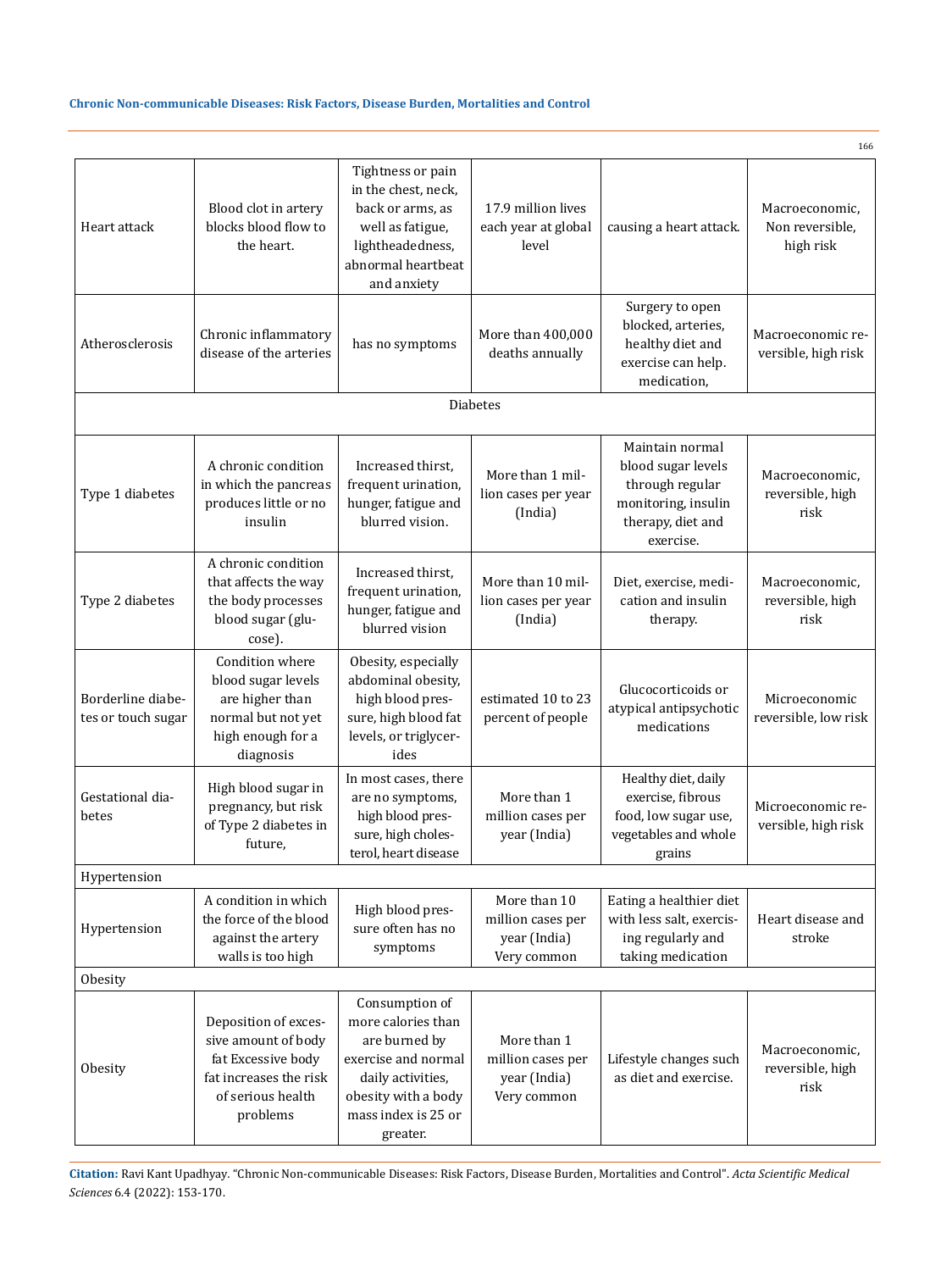| 167              |                                                                                                                                               |                                                                                                                                                                                                                         |                                                                                                            |                                                                                                                       |                                                                                       |  |  |
|------------------|-----------------------------------------------------------------------------------------------------------------------------------------------|-------------------------------------------------------------------------------------------------------------------------------------------------------------------------------------------------------------------------|------------------------------------------------------------------------------------------------------------|-----------------------------------------------------------------------------------------------------------------------|---------------------------------------------------------------------------------------|--|--|
| Alcoholism       |                                                                                                                                               |                                                                                                                                                                                                                         |                                                                                                            |                                                                                                                       |                                                                                       |  |  |
| Alcoholism       | A chronic disease<br>caused due to<br>drinking and<br>preoccupation with<br>alcohol. With high BP,<br>heart disease, stroke,<br>liver disease | Physical and<br>emotional<br>dependence on<br>alcohol, repeated al-<br>cohol consumption<br>despite related legal<br>and health issues.<br>feel guilty.                                                                 | More than 10<br>million cases per<br>year (India)<br>Very common                                           | A detoxification<br>programme in a<br>hospital or medical<br>facility, medicines to<br>reduce the desire to<br>drink. | Macroeconomic.<br>reversible, high<br>risk                                            |  |  |
| Smoking          |                                                                                                                                               |                                                                                                                                                                                                                         |                                                                                                            |                                                                                                                       |                                                                                       |  |  |
| Smoking          | Cigarette, Nicotine<br>addiction,                                                                                                             | Develop heart<br>disease, stroke,<br>and lung cancer, it<br>causes cancer, heart<br>disease, stroke, lung<br>diseases, diabetes,<br>and chronic<br>obstructive<br>pulmonary disease                                     | Smoking causes<br>8 out of 10) of<br>all deaths from<br>chronic obstructive<br>pulmonary disease<br>(COPD) | Nicotine replacement<br>therapy                                                                                       | Macroeconomic.<br>irreversible, high<br>risk, stroke and<br>coronary heart<br>disease |  |  |
| <b>Narcotics</b> |                                                                                                                                               |                                                                                                                                                                                                                         |                                                                                                            |                                                                                                                       |                                                                                       |  |  |
| <b>Narcotics</b> | Physical dependence<br>on the drug                                                                                                            | Use of opiates and<br>opioids, morphine<br>and heroin, as<br>well as deriva-<br>tives of many of<br>the compounds<br>found within raw<br>opium latex or drug<br>that produces anal-<br>gesia (pain relief),<br>narcosis | Around 275 mil-<br>lion people used<br>drugs worldwide<br>and 11.8 million<br>deaths reported<br>each year | Behavioral change,<br>counseling, rehabilita-<br>tion and detoxifica-<br>tion                                         | Macroeconomic.<br>irreversible, high<br>risk                                          |  |  |

**Table 1:** Important NCDs and its associating disorders in man, its causes, treatment methods and disease burden.

\*Morbidities are according to international data reported by W.H.O.

# **Conclusion**

It is true today NCDs creating havoc as large portion of world population mainly youngsters are in grip of these diseases. There is a rising economy, urbanization, pollution and NCDs. Among major causes are awareness, social behavior, medication and food habit. the proportion of crude NCD burden attributable to infectious causes was 11·7%, which was higher than the proportion of burden attributable to each of several common risk factors of NCDs. There is high prevelance of use of tobacco, alcohol, smoking, and narcotics with additional burden of high systolic blood pressure, dietary risks, high fasting plasma glucose, air pollution, and high LDL cholesterol. In other broad regions, infectious causes ranked between fifth and eighth in terms of crude attributable proportions among the nine risks compared. Ethnicity is also one of the important factors with age and sex related infectious risks remained highest in sub-Saharan Africa of the broad regions. Compared to the urban residence status, the relative risk of living in a rural area significantly increased the risk of having 1 or 2 risk factors by a multiple of 1.55. Conclusions: The non-communicable disease burden is on the increase, with more participants reporting to have at least two risk factors. Besides, endogenous factors, exogenous factors such as region, residence status, land tenure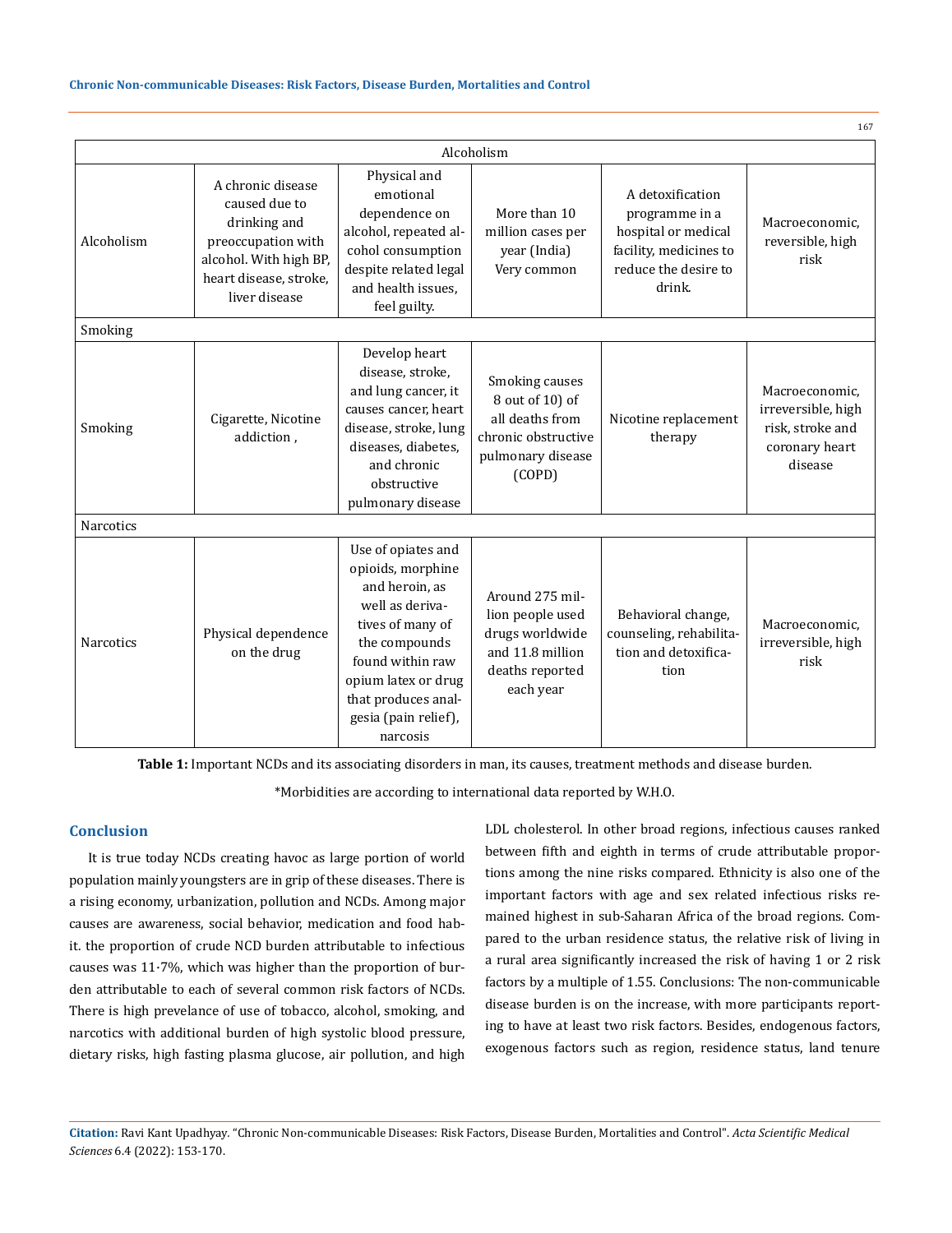system and behavioral characteristics have significant causal effects on the cumulative NCD risk factors. There is an urgent need to maintain health care institutions, medical care, socio-economic development, community awareness and health planning and treatment rate and recovery. Absence of known agent, multi-factorial causation, long living period and indefinite onset, CVD, coronary heart diseases, smoking, hypertension, serum cholesterol, obesity, cancer blindness. Non-communicable diseases (NCDs) are increasing in prevalence in low-income countries including Uganda. Huge funds are required for allocation of human resources and essential medicines and up gradation of technologies for diagnosis and treatment. Funds are also required for purchase of equipment modalities are desperately needed in order to adequately address the rapidly growing NCD burden.

### **Acknowledgements**

Authors are thankful to H.O.D., Department of Zoology for research facilities.

# **Disclosure of Conflict of Interest**

The authors declare no competing financial interests.

### **Bibliography**

- 1. Williams J., *et al*[. "A systematic review of associations between](https://pubmed.ncbi.nlm.nih.gov/30140435/)  [non-communicable diseases and socioeconomic status within](https://pubmed.ncbi.nlm.nih.gov/30140435/)  [low- and lower-middle-income countries".](https://pubmed.ncbi.nlm.nih.gov/30140435/) *Journal of Global Health* [8.2 \(2018\): 020409.](https://pubmed.ncbi.nlm.nih.gov/30140435/)
- 2. Cundale K., *et al*. "Reframing noncommunicable diseases and injuries for the poorest Malawians: the Malawi National NCDI Poverty Commission". *Malawi Medical Journal* 29.2 (2017): 194-197.
- 3. Kang., *et al*[. "Global and Regional Patterns in Noncommunicable](https://www.mdpi.com/2072-6643/13/10/3595)  [Diseases and Dietary Factors across National Income Levels".](https://www.mdpi.com/2072-6643/13/10/3595)  *Nutrients* [13.10 \(2021\): 3595.](https://www.mdpi.com/2072-6643/13/10/3595)
- 4. Bromage S., *et al*[. "Development and Validation of a Novel](https://academic.oup.com/jn/article/151/Supplement_2/75S/6409546)  [Food-Based Global Diet Quality Score \(GDQS\)".](https://academic.oup.com/jn/article/151/Supplement_2/75S/6409546) *Journal of Nutrition* [151 \(2021\): 75S-92S.](https://academic.oup.com/jn/article/151/Supplement_2/75S/6409546)
- 5. Caprara G., *et al*[. "Mediterranean-Type Dietary Pattern and](https://pubmed.ncbi.nlm.nih.gov/33525638/)  [Physical Activity: The Winning Combination to Counteract](https://pubmed.ncbi.nlm.nih.gov/33525638/)  [the Rising Burden of Non-Communicable Diseases \(NCDs\)".](https://pubmed.ncbi.nlm.nih.gov/33525638/)  *Nutrients* [13.2 \(2021\): 429.](https://pubmed.ncbi.nlm.nih.gov/33525638/)
- 6. Akseer N., *et al*[. "Non-communicable diseases among](https://bmcpublichealth.biomedcentral.com/articles/10.1186/s12889-020-09988-5)  [adolescents: current status, determinants, interventions and](https://bmcpublichealth.biomedcentral.com/articles/10.1186/s12889-020-09988-5)  policies". *[BMC Public Health](https://bmcpublichealth.biomedcentral.com/articles/10.1186/s12889-020-09988-5)* 20.1 (2020): 1908.
- 7. Bente M., *et al*[. "Life course approach to prevention and control](https://www.bmj.com/content/364/bmj.l257)  [of non-communicable diseases".](https://www.bmj.com/content/364/bmj.l257) *BMJ* 364 (2019): l257.
- 8. Sivanantham P., *et al.* ["Profile of risk factors for Non-](https://pubmed.ncbi.nlm.nih.gov/33434194/)[Communicable Diseases \(NCDs\) in a highly urbanized district](https://pubmed.ncbi.nlm.nih.gov/33434194/)  [of India: Findings from Puducherry district-wide STEPS](https://pubmed.ncbi.nlm.nih.gov/33434194/)  Survey, 2019-20". *PLoS One* [16.1 \(2021\): e0245254.](https://pubmed.ncbi.nlm.nih.gov/33434194/)
- 9. Budreviciute A., *et al*[. "Management and Prevention Strategies](https://www.ncbi.nlm.nih.gov/pmc/articles/PMC7726193/)  [for Non-communicable Diseases \(NCDs\) and Their Risk](https://www.ncbi.nlm.nih.gov/pmc/articles/PMC7726193/)  Factors". *[Frontiers in Public Health](https://www.ncbi.nlm.nih.gov/pmc/articles/PMC7726193/)* 8 (2020): 574111.
- 10. Rogers HE., *et al*[. "Legal capacities required for prevention and](https://www.ncbi.nlm.nih.gov/pmc/articles/PMC6357565/)  [control of noncommunicable diseases".](https://www.ncbi.nlm.nih.gov/pmc/articles/PMC6357565/) *Bulletin of the World [Health Organization](https://www.ncbi.nlm.nih.gov/pmc/articles/PMC6357565/)* 97.2 (2019): 108-117.
- 11. Savage A*., et al.* ["Climate change and socioeconomic](https://bmcpublichealth.biomedcentral.com/articles/10.1186/s12889-021-11245-2)  [determinants are structural constraints to agency in diet](https://bmcpublichealth.biomedcentral.com/articles/10.1186/s12889-021-11245-2)[related non-communicable disease prevention in Vanuatu: a](https://bmcpublichealth.biomedcentral.com/articles/10.1186/s12889-021-11245-2)  qualitative study". *[BMC Public Health](https://bmcpublichealth.biomedcentral.com/articles/10.1186/s12889-021-11245-2)* 21.1 (2021): 1231.
- 12. Coates MM., *et al*[. "Burden of non-communicable diseases](https://www.thelancet.com/journals/langlo/article/PIIS2214-109X(20)30358-2/fulltext)  [from infectious causes in 2017: a modelling study".](https://www.thelancet.com/journals/langlo/article/PIIS2214-109X(20)30358-2/fulltext) *Lancet Global Health* [8.12 \(2020\): e1489-e1498.](https://www.thelancet.com/journals/langlo/article/PIIS2214-109X(20)30358-2/fulltext)
- 13. Chen S and Bloom DE. "The macroeconomic burden of noncommunicable diseases associated with air pollution in China". *PLoS One* 14.4 (2019): e0215663.
- 14. Kazibwe J., *et al*[. "The household financial burden of non](https://health-policy-systems.biomedcentral.com/articles/10.1186/s12961-021-00732-y)[communicable diseases in low- and middle-income countries:](https://health-policy-systems.biomedcentral.com/articles/10.1186/s12961-021-00732-y)  a systematic review". *[Health Research Policy and Systems](https://health-policy-systems.biomedcentral.com/articles/10.1186/s12961-021-00732-y)* 19.1 [\(2021\): 96.](https://health-policy-systems.biomedcentral.com/articles/10.1186/s12961-021-00732-y)
- 15. Goryakin Y., *et al*[. "Assessing the future medical cost burden for](https://journals.plos.org/plosone/article?id=10.1371/journal.pone.0238565)  [the European health systems under alternative exposure-to](https://journals.plos.org/plosone/article?id=10.1371/journal.pone.0238565)risks scenarios". *PLoS One* [15.9 \(2020\): e0238565.](https://journals.plos.org/plosone/article?id=10.1371/journal.pone.0238565)
- 16. Kinoshita M., *et al*[. "Japan Atherosclerosis Society \(JAS\)](https://pubmed.ncbi.nlm.nih.gov/30135334/)  [Guidelines for Prevention of Atherosclerotic Cardiovascular](https://pubmed.ncbi.nlm.nih.gov/30135334/)  Diseases" 2017". *[Journal of Atherosclerosis and Thrombosis](https://pubmed.ncbi.nlm.nih.gov/30135334/)*  [25.9 \(2018\): 846-984.](https://pubmed.ncbi.nlm.nih.gov/30135334/)
- 17. Bray F., *et al*[. "Comparing cancer and cardiovascular disease](https://pubmed.ncbi.nlm.nih.gov/34536729/)  [trends in 20 middle- or high-income countries 2000-19: A](https://pubmed.ncbi.nlm.nih.gov/34536729/)  [pointer to national trajectories towards achieving Sustainable](https://pubmed.ncbi.nlm.nih.gov/34536729/)  Development goal target 3.4". *[Cancer Treatment Review](https://pubmed.ncbi.nlm.nih.gov/34536729/)* 100 [\(2021\): 102290.](https://pubmed.ncbi.nlm.nih.gov/34536729/)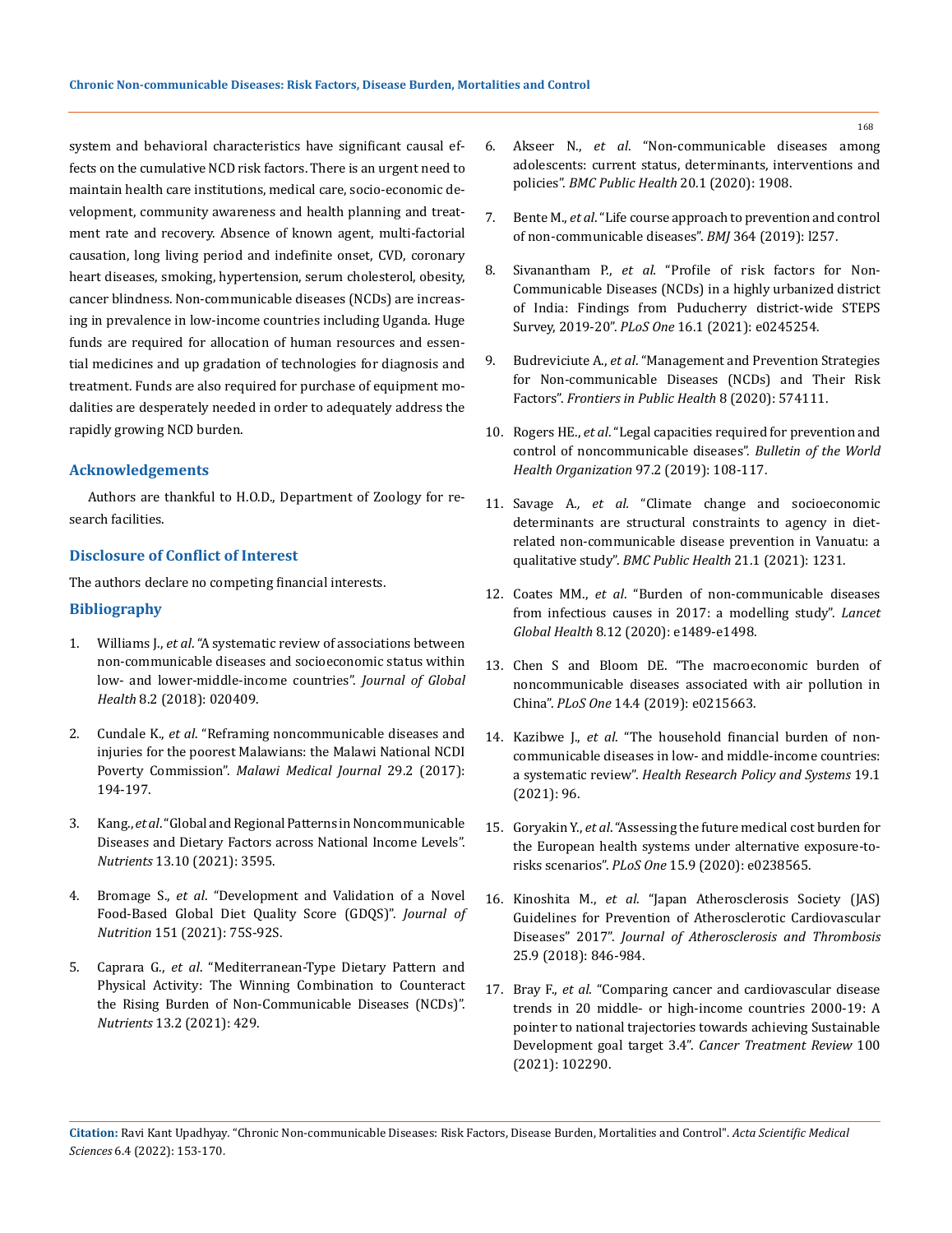- 18. Wang Y., *et al*[. "Association of heart rate with cardiovascular](https://pubmed.ncbi.nlm.nih.gov/34350232/)  [events and mortality in hypertensive and normotensive](https://pubmed.ncbi.nlm.nih.gov/34350232/)  [population: a nationwide prospective cohort study".](https://pubmed.ncbi.nlm.nih.gov/34350232/) *Annals of [Translational Medicine's](https://pubmed.ncbi.nlm.nih.gov/34350232/)* 9.11 (2021): 917.
- 19. Roth GA., *et al*[. "American Heart Association Council on](https://www.ahajournals.org/doi/10.1161/CIR.0000000000000950)  [Epidemiology and Prevention Statistics Committee and](https://www.ahajournals.org/doi/10.1161/CIR.0000000000000950)  [Stroke Statistics Subcommittee. Heart Disease and Stroke](https://www.ahajournals.org/doi/10.1161/CIR.0000000000000950)  [Statistics-2021 Update: A Report From the American Heart](https://www.ahajournals.org/doi/10.1161/CIR.0000000000000950)  Association". *Circulation* [143.8 \(2021\): e254-e743.](https://www.ahajournals.org/doi/10.1161/CIR.0000000000000950)
- 20. Ashraf T., *et al*[. "Global, regional, and national burden of stroke](https://www.thelancet.com/journals/laneur/article/PIIS1474-4422(21)00252-0/fulltext)  [and its risk factors, 1990-2019: a systematic analysis for the](https://www.thelancet.com/journals/laneur/article/PIIS1474-4422(21)00252-0/fulltext)  [Global Burden of Disease Study 2019".](https://www.thelancet.com/journals/laneur/article/PIIS1474-4422(21)00252-0/fulltext) *Lancet Neurology* 20.10 [\(2021\): 795-820.](https://www.thelancet.com/journals/laneur/article/PIIS1474-4422(21)00252-0/fulltext)
- 21. Videira RF., *et al*. *"*Non-Coding RNAs as Blood-Based Biomarkers in Cardiovascular Disease". *International Journal of Molecular Sciences* 21.23 (2020): 9285.
- 22. Zhou SS., *et al*[. "miRNAS in cardiovascular diseases: potential](https://pubmed.ncbi.nlm.nih.gov/29877320/)  [biomarkers, therapeutic targets and challenges".](https://pubmed.ncbi.nlm.nih.gov/29877320/) *Acta [Pharmacologica Sinica](https://pubmed.ncbi.nlm.nih.gov/29877320/)* 39.7 (2018): 1073-1084.
- 23. [Parsanathan R and Jain SK "Novel Invasive and Noninvasive](https://www.liebertpub.com/doi/10.1089/met.2019.0073)  [Cardiac-Specific Biomarkers in Obesity and Cardiovascular](https://www.liebertpub.com/doi/10.1089/met.2019.0073)  Diseases". *[Metabolic Syndrome and Related Disorders](https://www.liebertpub.com/doi/10.1089/met.2019.0073)* 18.1 [\(2020\): 10-30.](https://www.liebertpub.com/doi/10.1089/met.2019.0073)
- 24. Elkind MSV., *et al*[. "American Heart Association Council on](https://pubmed.ncbi.nlm.nih.gov/31992061/)  [Epidemiology and Prevention Statistics Committee and](https://pubmed.ncbi.nlm.nih.gov/31992061/)  [Stroke Statistics Subcommittee. Heart Disease and Stroke](https://pubmed.ncbi.nlm.nih.gov/31992061/)  [Statistics-2020 Update: A Report From the American Heart](https://pubmed.ncbi.nlm.nih.gov/31992061/)  Association". *Circulation* [141.9 \(2020\): e139-e596.](https://pubmed.ncbi.nlm.nih.gov/31992061/)
- 25. Mendenhall E., *et al.* ["Non-communicable disease syndemics:](https://pubmed.ncbi.nlm.nih.gov/28271846/)  [poverty, depression, and diabetes among low-income](https://pubmed.ncbi.nlm.nih.gov/28271846/)  populations". *Lancet* [389.10072 \(2017\): 951-963.](https://pubmed.ncbi.nlm.nih.gov/28271846/)
- 26. Haeusler KG., *et al*[. "Impact of chronic inflammatory airway](https://bmcneurol.biomedcentral.com/articles/10.1186/s12883-015-0414-1)  [disease on stroke severity and long-term survival after](https://bmcneurol.biomedcentral.com/articles/10.1186/s12883-015-0414-1)  [ischemic stroke--a retrospective analysis".](https://bmcneurol.biomedcentral.com/articles/10.1186/s12883-015-0414-1) *BMC Neurology* 15 [\(2015\): 164.](https://bmcneurol.biomedcentral.com/articles/10.1186/s12883-015-0414-1)
- 27. Boulanger M., *et al*[. "Long-Term Risk of Myocardial Infarction](https://pubmed.ncbi.nlm.nih.gov/29348322/)  [Compared to Recurrent Stroke After Transient Ischemic Attack](https://pubmed.ncbi.nlm.nih.gov/29348322/)  [and Ischemic Stroke: Systematic Review and Meta-Analysis".](https://pubmed.ncbi.nlm.nih.gov/29348322/)  *[Journal of the American Heart Association](https://pubmed.ncbi.nlm.nih.gov/29348322/)* 7.2 (2018): e007267.
- 28. Kronenberg G., *et al*[. "Charting the perfect storm: emerging](https://pubmed.ncbi.nlm.nih.gov/28393267/)  [biological interfaces between stress and stroke".](https://pubmed.ncbi.nlm.nih.gov/28393267/) *European [Archives of Psychiatry and Clinical Neuroscience](https://pubmed.ncbi.nlm.nih.gov/28393267/)* 267.6 (2017): [487-494.](https://pubmed.ncbi.nlm.nih.gov/28393267/)
- 29. Ueno Y., *et al*[. "Specific mechanisms of subarachnoid](https://pubmed.ncbi.nlm.nih.gov/31049728/)  [hemorrhage accompanied by ischemic stroke in essential](https://pubmed.ncbi.nlm.nih.gov/31049728/)  [thrombocythemia: two case reports and a literature review".](https://pubmed.ncbi.nlm.nih.gov/31049728/)  *Journal of Neurology* [266.8 \(2019\): 1869-1878.](https://pubmed.ncbi.nlm.nih.gov/31049728/)
- 30. Seiffge DJ., *et al*. "Timing of anticoagulation after recent ischaemic stroke in patients with atrial fibrillation". *Lancet Neurology* 18.1 (2019): 117-126.
- 31. Samanta S., *et al*. "Cardiovascular care of patients with stroke and high risk of stroke: The need for interdisciplinary action: A consensus report from the European Society of Cardiology Cardiovascular Round Table". *European Journal of Preventive Cardiology* 27.7 (2020): 682-692.
- 32. Doehner W., *et al*[. "Cardiovascular care of patients with stroke](https://pubmed.ncbi.nlm.nih.gov/31569966/)  [and high risk of stroke: The need for interdisciplinary action:](https://pubmed.ncbi.nlm.nih.gov/31569966/)  [A consensus report from the European Society of Cardiology](https://pubmed.ncbi.nlm.nih.gov/31569966/)  Cardiovascular Round Table". *[European Journal of Preventive](https://pubmed.ncbi.nlm.nih.gov/31569966/)  Cardiology* [27.7 \(2020\): 682-692.](https://pubmed.ncbi.nlm.nih.gov/31569966/)
- 33. Jacob CM., *et al*[. "Prevention of noncommunicable diseases by](https://obgyn.onlinelibrary.wiley.com/doi/10.1002/ijgo.13331)  [interventions in the preconception period: A FIGO position](https://obgyn.onlinelibrary.wiley.com/doi/10.1002/ijgo.13331)  [paper for action by healthcare practitioners".](https://obgyn.onlinelibrary.wiley.com/doi/10.1002/ijgo.13331) *International [Journal of Gynecology and Obstetrics](https://obgyn.onlinelibrary.wiley.com/doi/10.1002/ijgo.13331)* 151 (2020): 6-15.
- 34. Chakraborty S., *et al*[. "Metabolites and Hypertension: Insights](https://pubmed.ncbi.nlm.nih.gov/32336227/)  [into Hypertension as a Metabolic Disorder: 2019 Harriet](https://pubmed.ncbi.nlm.nih.gov/32336227/)  Dustan Award". *Hypertension* [75.6 \(2020\): 1386-1396.](https://pubmed.ncbi.nlm.nih.gov/32336227/)
- 35. Zhou B., *et al*[. "Global epidemiology, health burden and](https://www.nature.com/articles/s41569-021-00559-8)  [effective interventions for elevated blood pressure and](https://www.nature.com/articles/s41569-021-00559-8)  hypertension". *[Nature Reviews Cardiology](https://www.nature.com/articles/s41569-021-00559-8)* 18.11 (2021): 785- [802.](https://www.nature.com/articles/s41569-021-00559-8)
- 36. [Manosroi W and Williams GH.](https://academic.oup.com/edrv/article/40/3/825/5257798) **"**Genetics of Human Primary [Hypertension: Focus on Hormonal Mechanisms".](https://academic.oup.com/edrv/article/40/3/825/5257798) *Endocrine Review* [40.3 \(2019\): 825-856.](https://academic.oup.com/edrv/article/40/3/825/5257798)
- 37. Rodriguez-Iturbe B., *et al*. "Role of the Immune System in Hypertension". *Physiology Review* 97.3 (2017): 1127-1164.
- 38. Bonfrate L., *et al*. "A novel therapeutic effect of statins on nephrogenic diabetes insipidus". *Journal of Cellular and Molecular Medicine* 19.2 (2015): 265-282.
- 39. Fox CS., *et al*[. "Update on Prevention of Cardiovascular Disease](https://pubmed.ncbi.nlm.nih.gov/26246459/)  [in Adults With Type 2 Diabetes Mellitus in Light of Recent](https://pubmed.ncbi.nlm.nih.gov/26246459/)  [Evidence: A Scientific Statement From the American Heart](https://pubmed.ncbi.nlm.nih.gov/26246459/)  [Association and the American Diabetes Association".](https://pubmed.ncbi.nlm.nih.gov/26246459/) *Diabetes Care* [38.9 \(2015\).](https://pubmed.ncbi.nlm.nih.gov/26246459/)

**Citation:** Ravi Kant Upadhyay*.* "Chronic Non-communicable Diseases: Risk Factors, Disease Burden, Mortalities and Control". *Acta Scientific Medical Sciences* 6.4 (2022): 153-170.